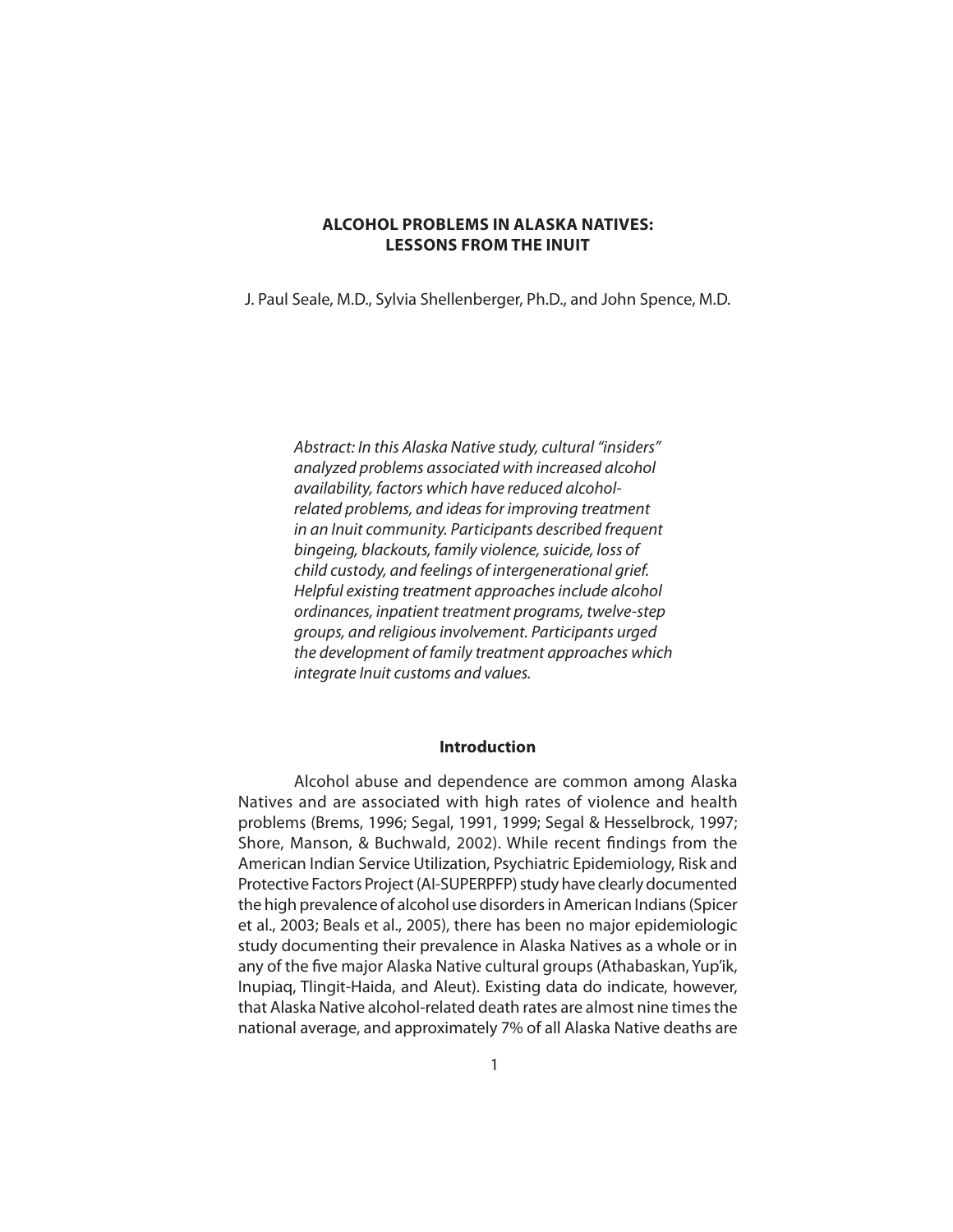alcohol related (U.S. Department of Health and Human Services, Indian Health Service, 2001). Three landmark studies between 1989 and 1994 the Alaska Federation of Natives (1989) study, the Pulitzer Prize-winning series "A People in Peril" by the Anchorage Daily News (1989), and a report from the Alaska Natives Commission (1994)—confirmed that problem drinking is "epidemic" among Alaska Natives and identified alcohol abuse as their number one health problem. A 1998 Alaska statewide telephone survey by the Gallup Organization (1998) found that 14.9% of American Indians and Alaska Natives were dependent on alcohol, and another 4.1% were alcohol abusers. Heavy drinking is associated with suicidal behavior, suicide and deaths from unintentional injury (Kettl & Bixler, 1993; Marshall & Soule, 1998; Borowsky, Resnick, Ireland, & Blum, 1999). Unintentional injury rates are more than three times higher than the overall U.S. population, while suicide rates are more than four times higher (U.S. Department of Health and Human Services, Indian Health Service, 2001). Suicide is a particularly critical problem among young male Alaska Natives, who are 14-40 times more likely to commit suicide than other U.S. males in the same age group (Marshall & Soule, 1998; Center for Substance Abuse Prevention, 2002). Alcohol use is also linked to homicide, family violence, and fetal alcohol syndrome. Binge drinking and abuse of inhalants and marijuana is common, especially in male adolescents and younger adults (Zebrowski & Gregory, 1996; Stillner, Kraus, Luekefeld & Hardenbergh, 1999; Miller et al., 2002; Denny, Holtzman & Cobb, 2003).

Numerous American authors have emphasized the need for a culturally appropriate understanding of identified problems of American Indians and Alaska Natives because of the complexities and varying influences related to alcohol problems (Spicer et al., 2003), and the history of alcohol researchers who have alienated communities by excluding Native peoples from participation in the design, conduct and interpretation of results. (Mohatt, Hazel, et al., 2004). Research methods and interventions need to be designed with collaboration from Native people using constructs and procedures that make sense to community members, avoid repeating historical trauma, are respectful of their privacy and culture, build on their historical traditions of healing, and identify their areas of strength and resiliency (Mills, 2003; Mohatt, Hazel, et al., 2004; Whitbeck, Adams, Hoyt, & Chen, 2004). Furthermore, researchers have stressed the importance of avoiding implications that may be interpreted as beliefs that the community lacks the capability to define and resolve its own problems (Fisher & Ball, 2003). Towards this end, opinions, suggestions, and participation from Alaska Native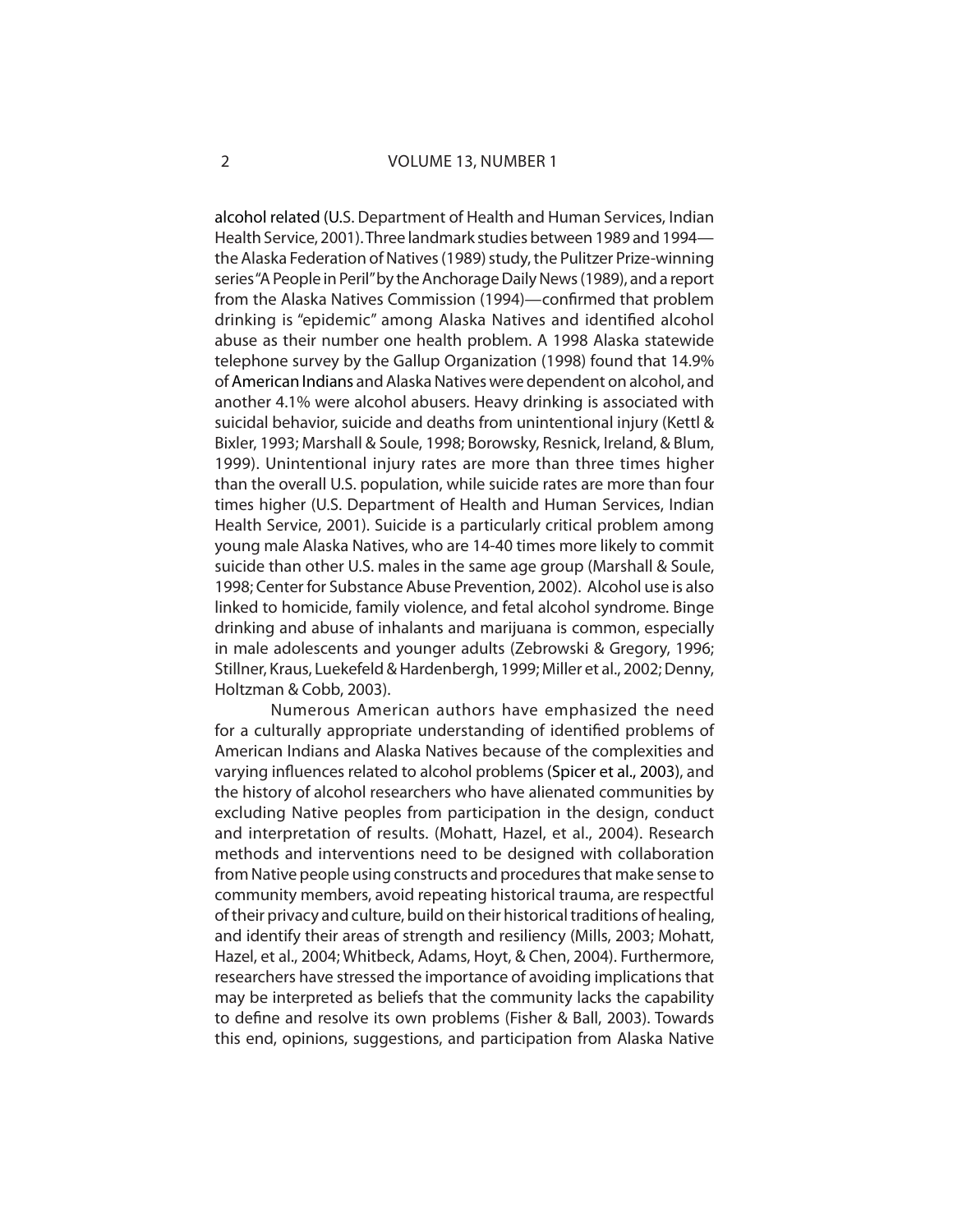leaders were sought at each step of the research process, during study development, data collection, data analysis, manuscript preparation, and revision. Leaders of the community who had participated in the planning for the project recruited the focus group participants. In terms of methods for data collection, focus groups and individual interviews were chosen as principal means because these methods fit with the cultural tradition of story-telling. Focus groups have previously been found useful in conducting cross-cultural research and identifying cultural knowledge (Hughes & DuMont, 1993), and have been used in other studies of Alaska Natives (Hazel & Mohatt, 2001). In the focus groups and individual interviews, questions were designed to first build trust with the focus group leaders and to encourage opportunities for telling stories related to the questions asked. Sufficient time was allocated for silent reflection and personal interaction.

Researchers have also emphasized the need for culturallygrounded interventions among American Indians and Alaska Natives. Inupiat culture teaches that a sense of well-being (ahregah) derives from being in balance with the environment. The air, wind, and water are believed to have healing powers. Likewise in social activities, family, church, and friends create an environment where one's own problems are absorbed through the contagious power of *ahregah* (Reimer, 1999). In works by Mohatt and Whitbeck and their colleagues, researchers have sought to integrate traditional cultural concepts into substance abuse prevention and treatment efforts (Mohatt, Rasmus, et al., 2004; Mohatt, Hazel, et al., 2004; Whitbeck, Chen, Hoyt, & Adams, 2004; Whitbeck, Adams, et al., 2004). The authors attempted to follow this research model of maintaining a focus on strengths and resilience, and integrating traditional cultural concepts into the search for solutions. This study is the second of three studies designed to explore how and why alcohol problems escalate among indigenous groups undergoing cultural transition, and how insights from individuals within the culture can contribute to solving those problems. This single-community study explored alcohol use among the Inupiat and Yup'ik peoples of northern Alaska, often referred to by others as Eskimo or Inuit (an anthropological term for the ethnic family that includes both the Inupiat and Yup'ik). Because these two groups have a relatively short history of exposure to beverage alcohol (Segal, 1983; Hild, 1981, 1987), and many of their communities remained isolated from large-scale daily cultural contact with Western culture until oil was discovered in 1968 (Segal, 1999), many people in these communities can describe firsthand the impact of increasing alcohol exposure during their lifetime. Our previous study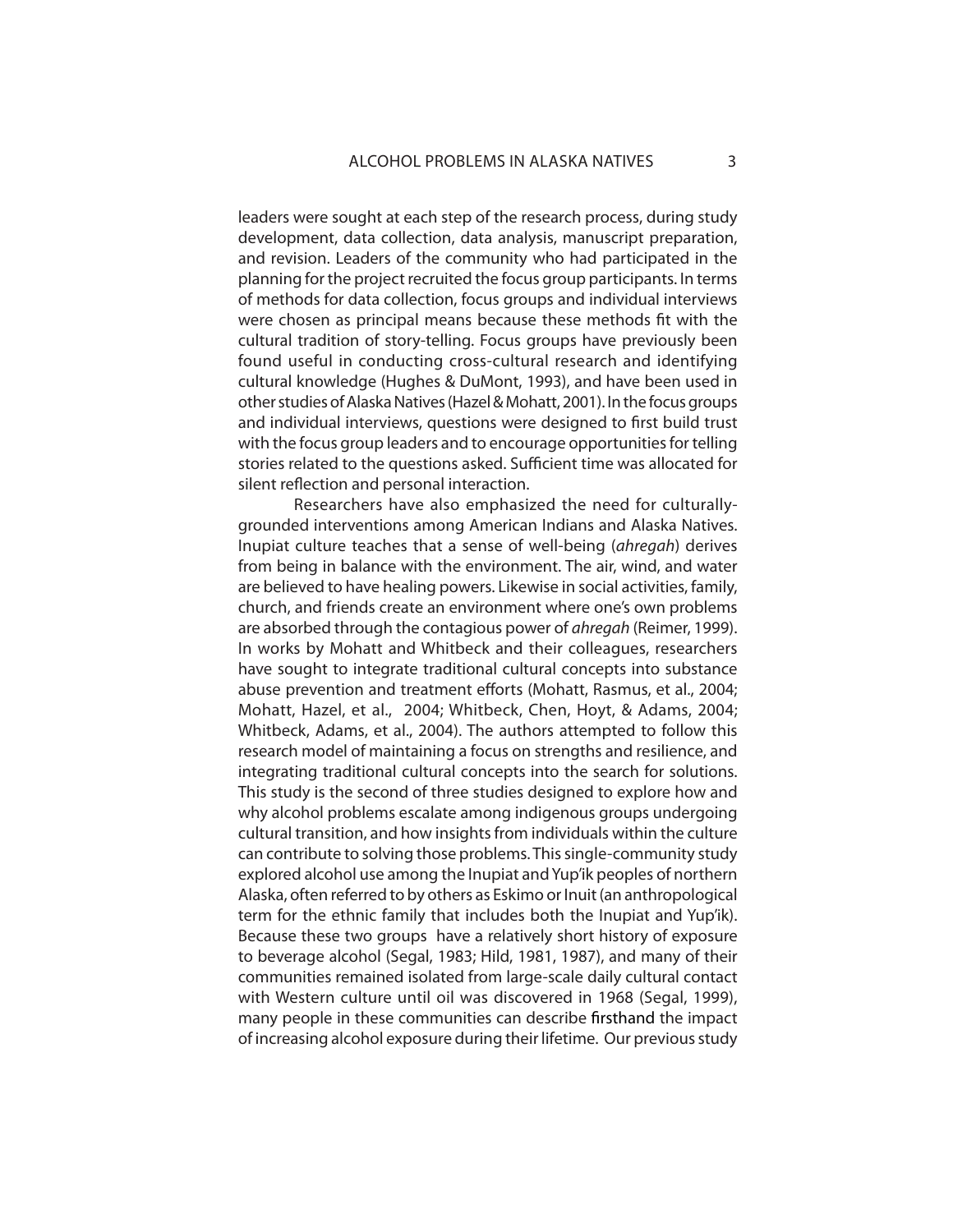among the Carib people of Venezuela suggested that insights from people within the culture can make an important contribution in guiding prevention and treatment efforts (Seale, Shellenberger, Rodriguez, Seale, & Alvarado, 2002).

This study sought to: (a) use a combination of quantitative and qualitative techniques to provide a culturally-relevant assessment of alcohol-related problems in an arctic Alaska Native community, (b) encourage Inupiat and Yup'ik individuals to identify factors contributing to alcohol-related problems in their culture and offer cultural insights that could guide future treatment interventions, and (c) to compare findings from the experiences of the Inupiat and Yup'ik with those of the Venezuelan Carib people.

#### **Method**

## **Community description**

The study was conducted in September 2001 in an isolated coastal "hub village" above the Arctic Circle whose population is approximately 80% Alaska Native (primarily Inupiat, with some Yup'ik inhabitants). The surrounding borough includes eleven smaller villages ranging in population from 100 to 1,000. The town's government-sponsored health center provides inpatient and outpatient care and services the surrounding villages by teleconference and teleradiology. Common patient complaints include hypertension, diabetes, depression, respiratory infections, chest pain, and orthopedic complaints. Historically, the area was a trading center surrounded by numerous fish camps. Many inhabitants still participate in some subsistence activities such as fishing and hunting caribou, moose, and seal. Important cultural traditions involve preparation for the hunt, the successful taking of animals, cooking, and distribution of the meat (Reimer, 1999). Employment opportunities include the school district, health center, Alaska Native Corporation, government offices, and a nearby mine. Most inhabitants speak English, and some older individuals also speak Inupiaq or Yup'ik. Contact with the outside world is possible via air and sea routes, and in winter by snowmobile or dogsled. Evidence of Western influence includes cars, trucks, snowmobiles, stores selling processed foods and manufactured goods, and cable television. Approximately 80% of homes have indoor plumbing. Alcoholic beverages can be imported, but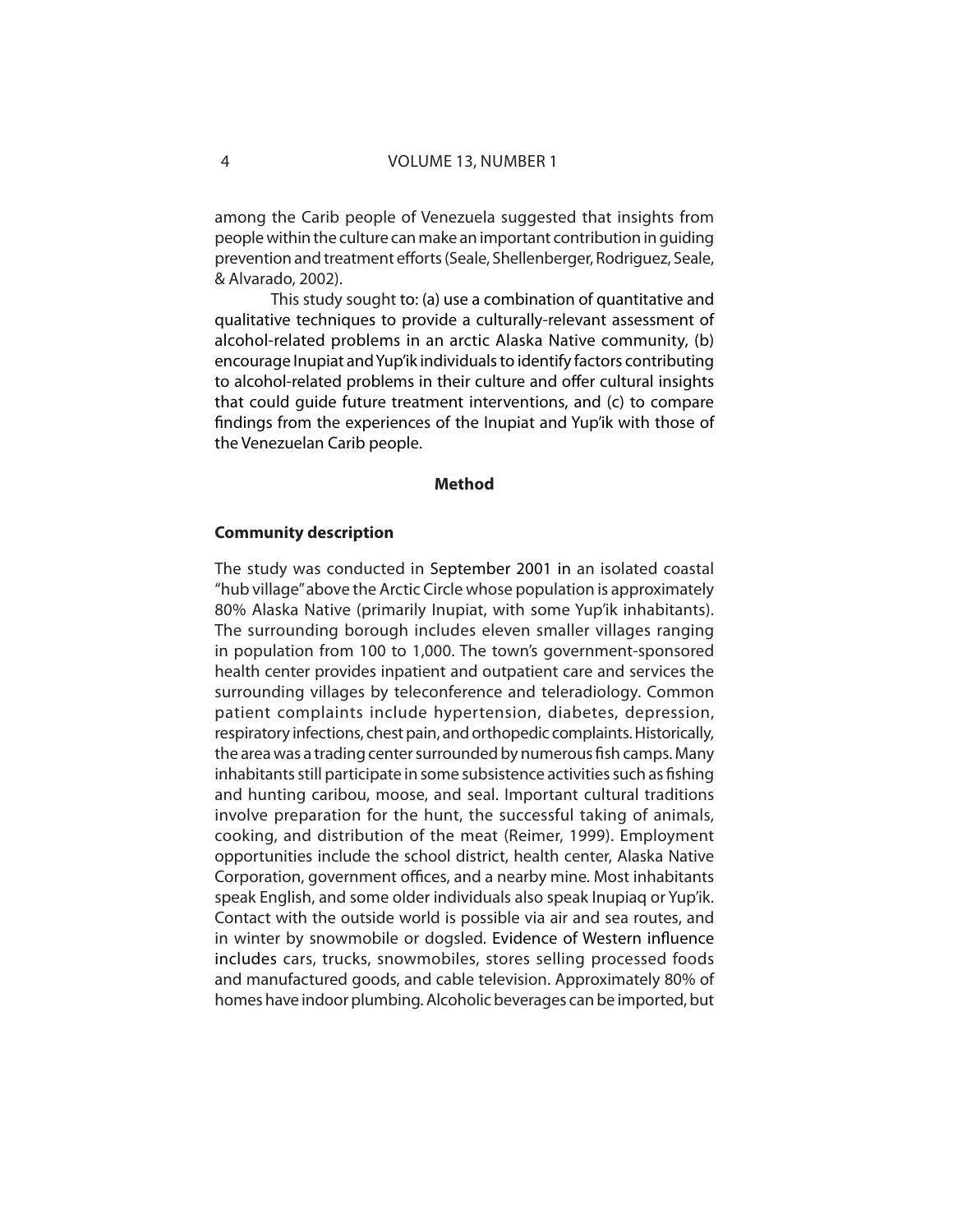"damp" laws prohibit alcohol sales within city limits. Alcohol is expensive, with one fifth of whiskey costing \$50. Bootlegging is reported to be common.

The study was approved by the Institutional Review Board of the Medical Center of Central Georgia, the medical director of the local hospital, and the head of the regional Alaska Native Corporation (ANC). Members of the ANC and administrative personnel at the Maniilaq Recovery Center and the Maniilaq Health Center assisted in the recruitment of subjects for this study. The head and administrative board of the regional ANC reviewed the contents of the article.

# **Qualitative methods**

Focus groups were conducted according to the method described by Varkevisser (1991): (a) groups of different age and gender composition were organized to gain a variety of perspectives; (b) target group size was 6-12 participants; (c) each 90-minute focus group discussion was directed by an experienced facilitator (SS or JPS); (d) the same set of questions was discussed in each group in order to limit inter-group variability; (e) all group members were encouraged to participate; and (f) the facilitator presented and verified his/her understanding of the group's key findings at the end of the discussion. The following questions, modified from two previous American Indian studies (Seale, Shellenberger, et al.,2002; Seale, Martinez-Leal, & Girton, 2003), were discussed: 1. How did your people drink before there was significant contact with outsiders? 2. How do people drink now? 3. Why do people drink? Take drugs? What motivates them to do so? 4. Is alcohol/drug use causing problems in individuals? If so, what are the problems? What problems have resulted from alcohol use? 5. How do family members and friends react when drinking problems or drug problems occur? 6. Is alcohol/drug use causing problems in the communities? If so, what are they? 7. Are there factors that have reduced consumption of alcohol in the communities? If so what are they? 8. What suggestions do you have for reducing problems related to alcohol/drug use here? Where recruitment was difficult and insufficient numbers of participants were available to conduct focus groups, structured interviews were conducted.

Participants were recruited by community leaders, church leaders, medical personnel, and alcohol treatment counselors. Participants were invited to participate in a study of past and current use of alcohol among the Alaska Native people in their area, designed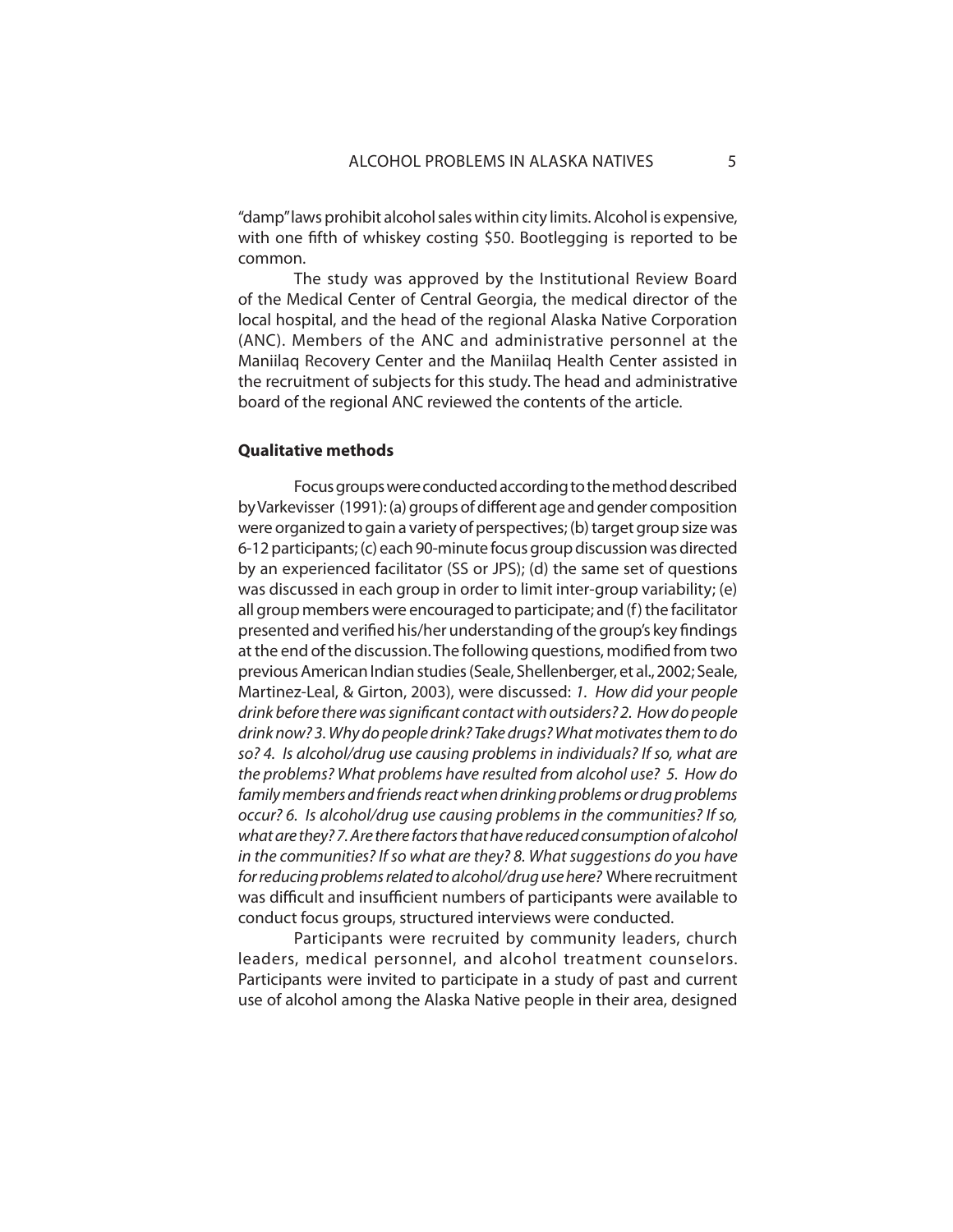to identify drinking-related problems and help search for solutions. Signed consent was obtained. All participants were fluent in English, and no translators were utilized.

Tapes of focus group discussions and structured interviews were transcribed, reviewed, analyzed and coded by all three investigators two family physicians and a family psychologist. Analysis utilized a systematic iterative process of text interpretation and categorization in which the analysts identify meaningful referents and establish patterns of significance (Varkevisser, 1991). Two or three analysts reviewed each transcript together to identify meaningful units of information related to the research queries. Findings were categorized into coding categories through consensus, before arriving at the thematic findings. Interpretive disagreements were resolved by debating supporting evidence. Coded answers to all questions by groups and interviewees were summarized on a spreadsheet. Statements were considered in terms of frequency, extensiveness, intensity and specificity to identify themes. Tables and visual summaries of data were prepared to communicate themes that emerged. As a measure of trustworthiness, the analysts reviewed the transcripts again in search of evidence contradictory to the findings. Community leaders read the findings to ensure the content had no possibility of traumatizing Alaska Natives. In addition, leaders who had participated in the focus groups reviewed the manuscripts and revisions for the purpose of assuring that focus group content was accurately reflected.

Four focus group discussions were conducted: (a) a men's inpatient treatment group (8 participants ages 22-43), (b) a women's inpatient treatment group (5 participants ages 23-45,) (c) the community's Alcohol Advisory Board (6 participants, all over age 50 and self-described as former heavy drinkers), and (d) a community women's group (6 participants, ages 24-60, 3 of whom described themselves as former heavy drinkers). While most participants lived in the town, numerous individuals had grown up in rural villages. Some individuals in inpatient treatment were from surrounding villages. Two individual structured interviews were conducted with male leaders in their 40s from the town's largest church. Neither was a current or former drinker. Two individuals who were originally recruited for a focus group discussion for young adults instead participated in structured interview (ages 20s to 30s); one was an active problem drinker awaiting inpatient treatment and the other did not disclose the drinking behavior.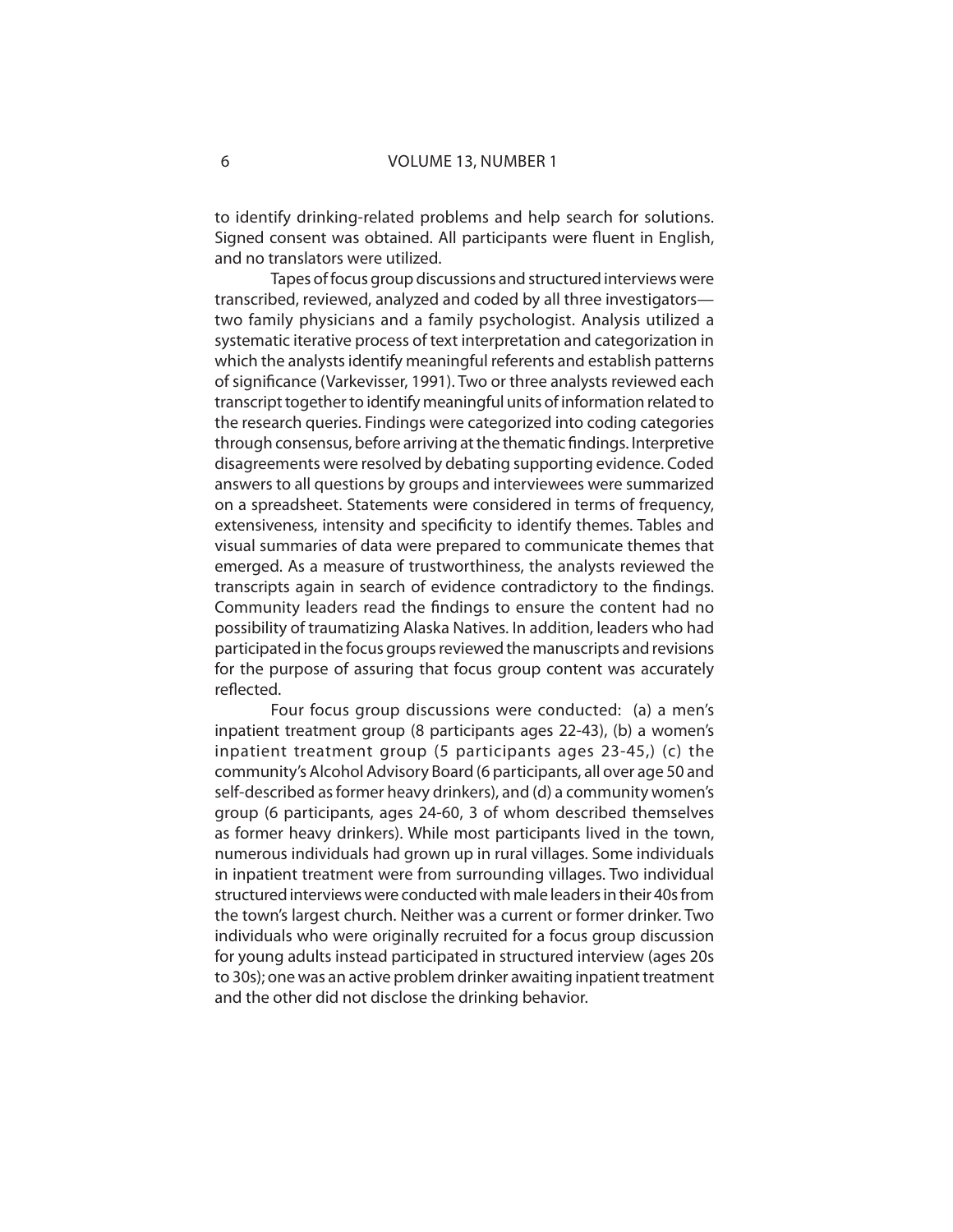## **Quantitative methods**

Alcohol use questionnaires were administered to a consecutive sample of patients in the town's only outpatient clinic in order to gather objective measures of alcohol use patterns and associated problems. The Alcohol Use Disorders Identification Test (AUDIT) was administered by a house officer and one of his supervising physicians to consecutive clinic patients over two weeks. Each patient seen by these physicians was asked to participate in an anonymous survey regarding drinking patterns in the region that would be used to assist local leaders in shaping alcohol programs in the community, and verbal consent was obtained. Emergency room visits were excluded, as they were felt to represent a skewed subset of the population at high risk for alcoholrelated problems. The AUDIT, a ten-question instrument validated by the World Health Organization in patients from six countries (Saunders, Aasland, Babor, de la Fuente, & Grant, 1993), was chosen because it has demonstrated usefulness across a wide range of cultural settings (Rigmaiden, Pistorello, Johnson, Mar, & Veach, 1995; Schmidt, Barry, & Fleming, 1995; Gudmundsdottir & Tomasson, 1996; Holmila, 1995; Guevara-Arnal et al., 1995, Seale, Seale, Alvarado, Vogel, & Terry, 2002). AUDIT responses were used to calculate the prevalence of binge drinking (defined as consuming 6 or more drinks per occasion), problem drinking (defined by an AUDIT score of 8 or more), and various alcohol-related problems. Information from quantitative studies was integrated with results from focus group discussions and structured interviews.

## **Results**

# **Traditional patterns of drinking**

Focus group discussion and structured interview participants noted that alcoholic beverages were not indigenous to their culture, stating that alcohol was first introduced by whalers, fur traders, and visitors from Russia, who sporadically brought large quantities of distilled spirits into the communities. Men, women, and traders would drink freely until intoxicated, and traders would take sexual advantage of village women and economic advantage of men during trading. Intoxicated Native men would sometimes become violent with their wives. Alcohol use sometimes produced devastating consequences when hunting and fishing were neglected. One older woman related: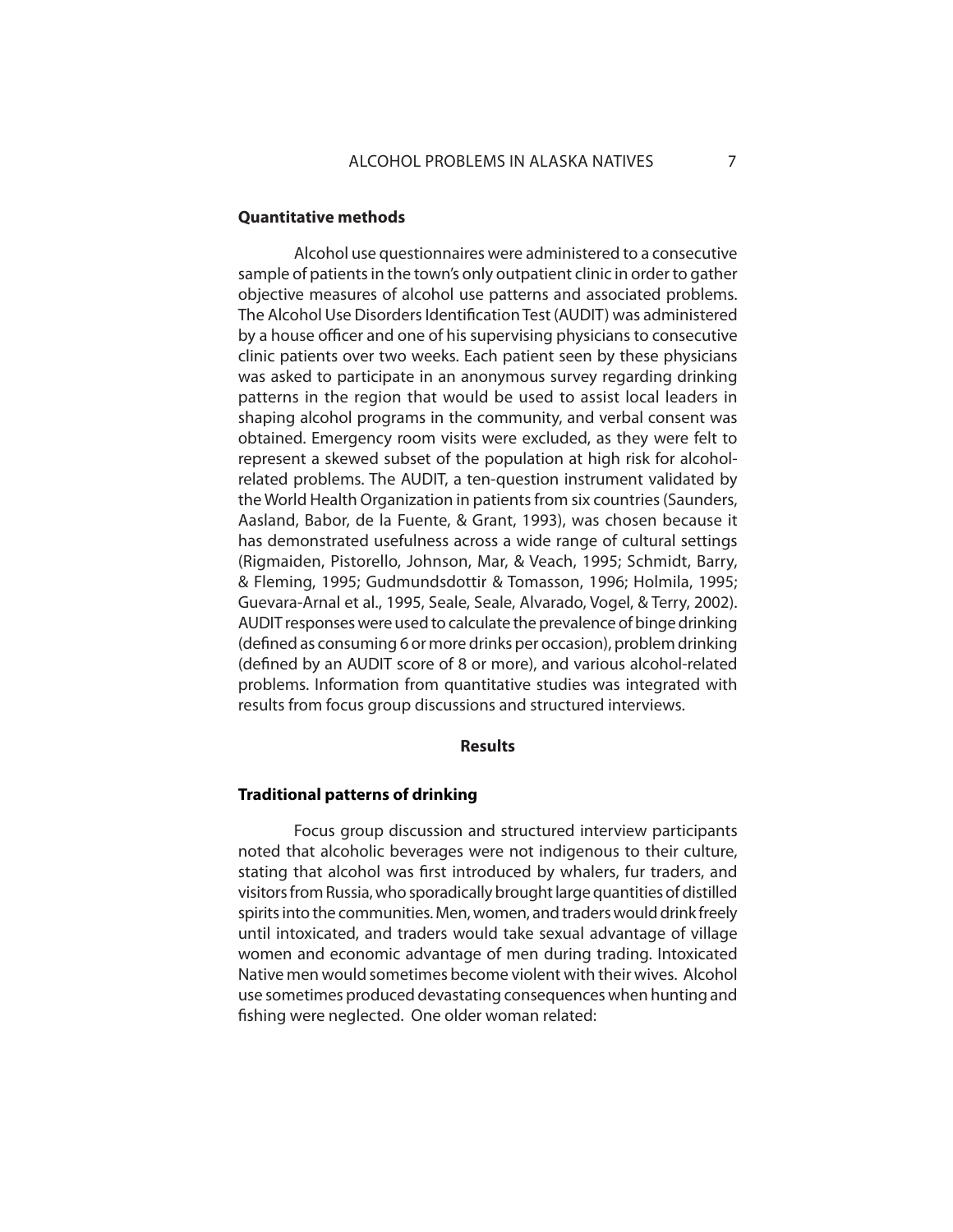[One] summer they bought a whole bunch of alcohol… and the men stayed drunk. Spring is our time of gathering for the winter like hunting and fishing, but the men stayed drunk and we didn't stock food for the winter. And since there was TB and influenza with the diseases [the whalers] brought…we had no food for the winter...Eight out of the 10 villages were wiped out.

During the twentieth century, Western cultural contact increased as military posts, mines, canning facilities, and government agencies were established. By mid-century, alcohol could be purchased in many towns. Many people purchased alcoholic beverages or brewed alcohol from berries. Many Native men were exposed to heavy drinking through military service. Frequent heavy drinking became commonplace among men and women.

## **Current drinking patterns**

According to focus group discussion and structured interview participants, alcohol use and illegal drug use are now common among adults, adolescents, and pre-teens. Most focus group discussion participants began drinking at age 9-13. Marijuana use was reported to be prevalent. Some adolescents also engaged in inhalant abuse. Participants reported the recent death of a young girl from inhalant abuse.

AUDIT questionnaires provided additional information regarding alcohol use patterns. Questionnaires were completed by 21 male and 43 female patients (refusal rate 6%). The mean age was 37.2 for men and 33.8 for women. Analysis indicated 69.6% of men and 56.1% of women had consumed alcohol during the previous year. Whiskey was the most common beverage consumed, followed by beer. The mean AUDIT score was 4.9 for females and 10.3 for males. Answers to AUDIT questions are presented in Table 1. Binge drinking within the past year was reported by 60.9% of men and 36.6% of women, with 47.8% of men and 19.5% of women bingeing at least monthly.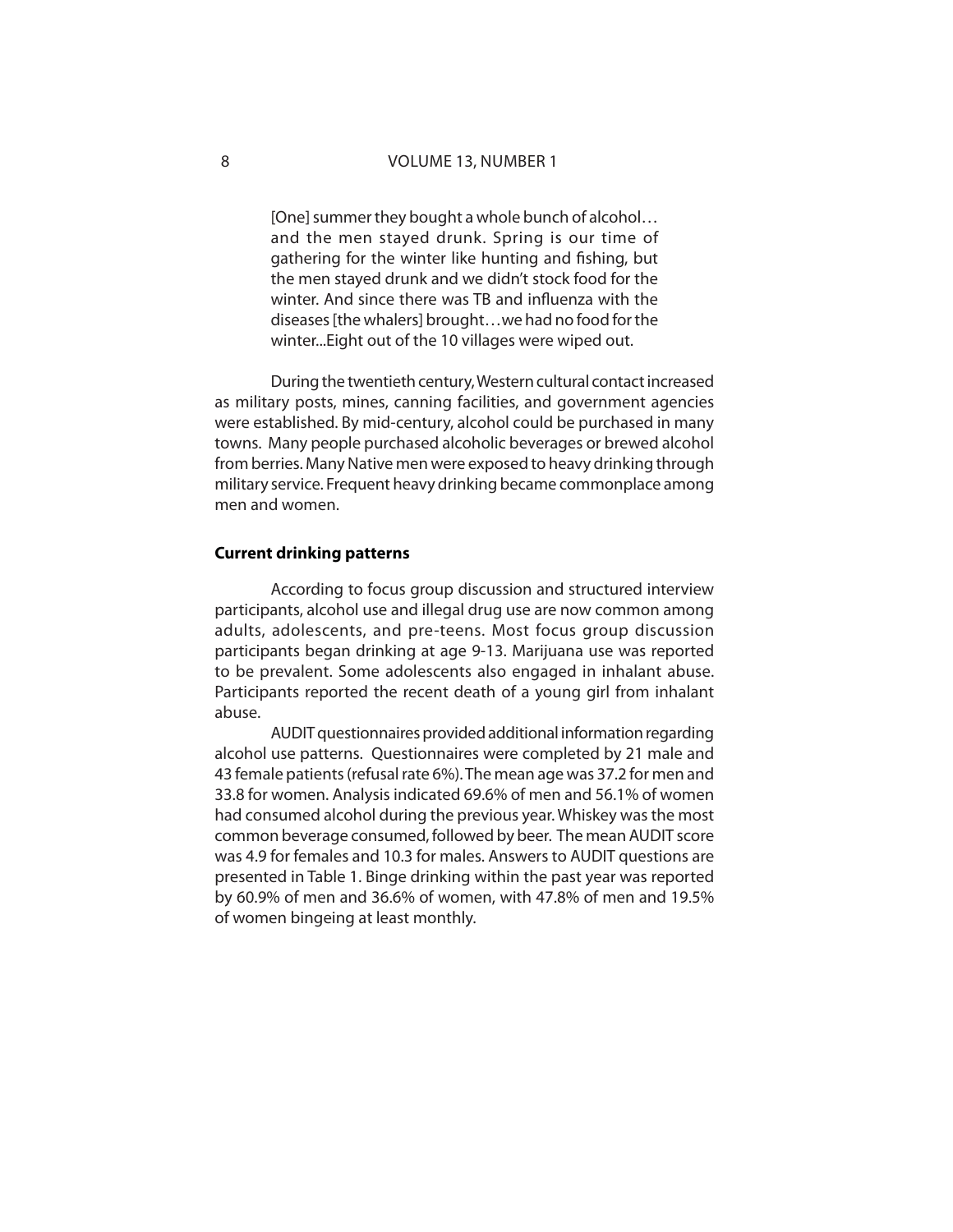|    |                                                                                          | Score*     | (0)          | (1)                       | (2)                         | (3)                        | (4)                             |
|----|------------------------------------------------------------------------------------------|------------|--------------|---------------------------|-----------------------------|----------------------------|---------------------------------|
|    |                                                                                          |            | <b>Never</b> | <b>Monthly</b><br>or less | $2 - 4$<br>times a<br>month | $2 - 3$<br>times a<br>week | 4 or<br>more<br>times<br>a week |
| 1. | How often do                                                                             | Male (%)   | 30.4         | 26.1                      | 26.1                        | 8.7                        | 8.7                             |
|    | you have a drink<br>containing alcohol?                                                  | Female (%) | 43.9         | 29.3                      | 17.1                        | 9.8                        | $\mathbf 0$                     |
|    |                                                                                          |            | 1 or 2       | 3 or 4                    | 5 or 6                      | 7 to 9                     | 10 or<br>more                   |
| 2. | How many drinks<br>containing alcohol do<br>you have on a typical                        | Male (%)   | 40.9         | 18.2                      | 18.2                        | 18.2                       | 4.5                             |
|    | day when you are<br>drinking?                                                            | Female (%) | 53.7         | 26.8                      | 12.2                        | 4.9                        | 2.4                             |
|    |                                                                                          |            | <b>Never</b> | Less<br>than<br>monthly   | Monthly                     | Weekly                     | Daily or<br>almost<br>daily     |
| 3. | How often do you<br>have six or more                                                     | Male (%)   | 39.1         | 13.0                      | 34.8                        | 8.7                        | 4.3                             |
|    | drinks on one<br>occasion?                                                               | Female (%) | 63.5         | 17.1                      | 12.2                        | 4.9                        | 2.4                             |
| 4. | How often during<br>the last year have<br>you found that you<br>were not able to stop    | Male (%)   | 50.0         | 18.2                      | 27.3                        | 0.0                        | 4.5                             |
|    | drinking once you had<br>started?                                                        | Female (%) | 82.9         | 9.8                       | 7.3                         | 0.0                        | 0.0                             |
| 5. | How often during the<br>last year have you<br>failed to do what was<br>normally expected | Male (%)   | 73.9         | 13.0                      | 8.7                         | 0.0                        | 4.3                             |
|    | from you because of<br>drinking?                                                         | Female (%) | 80.5         | 12.2                      | 2.4                         | 4.9                        | 0.0                             |
| 6. | How often during the<br>last year have you<br>needed a first drink<br>in the morning to  | Male (%)   | 82.6         | 8.7                       | 0.0                         | 0.0                        | 8.7                             |
|    | get yourself going<br>after a heavy drinking<br>session?                                 | Female (%) | 90.2         | 7.3                       | 0.0                         | 2.4                        | 0.0                             |
| 7. | How often during<br>the last year have<br>you had a feeling of                           | Male (%)   | 60.9         | 13.0                      | 130                         | 8.7                        | 4.3                             |
|    | guilt or remorse after<br>drinking?                                                      | Female (%) | 75.6         | 9.8                       | 9.8                         | 2.4                        | 2.4                             |
| 8. | How often during<br>the last year have<br>you been unable<br>to remember what            | Male (%)   | 56.5         | 21.7                      | 8.7                         | 13.0                       | 0.0                             |
|    | happened the night<br>before because you<br>had been drinking?                           | Female (%) | 82.9         | 9.8                       | 4.9                         | 2.4                        | 0.0                             |

**Table 1 Responses to** *Alcohol Use Disorders Identifi cation Test*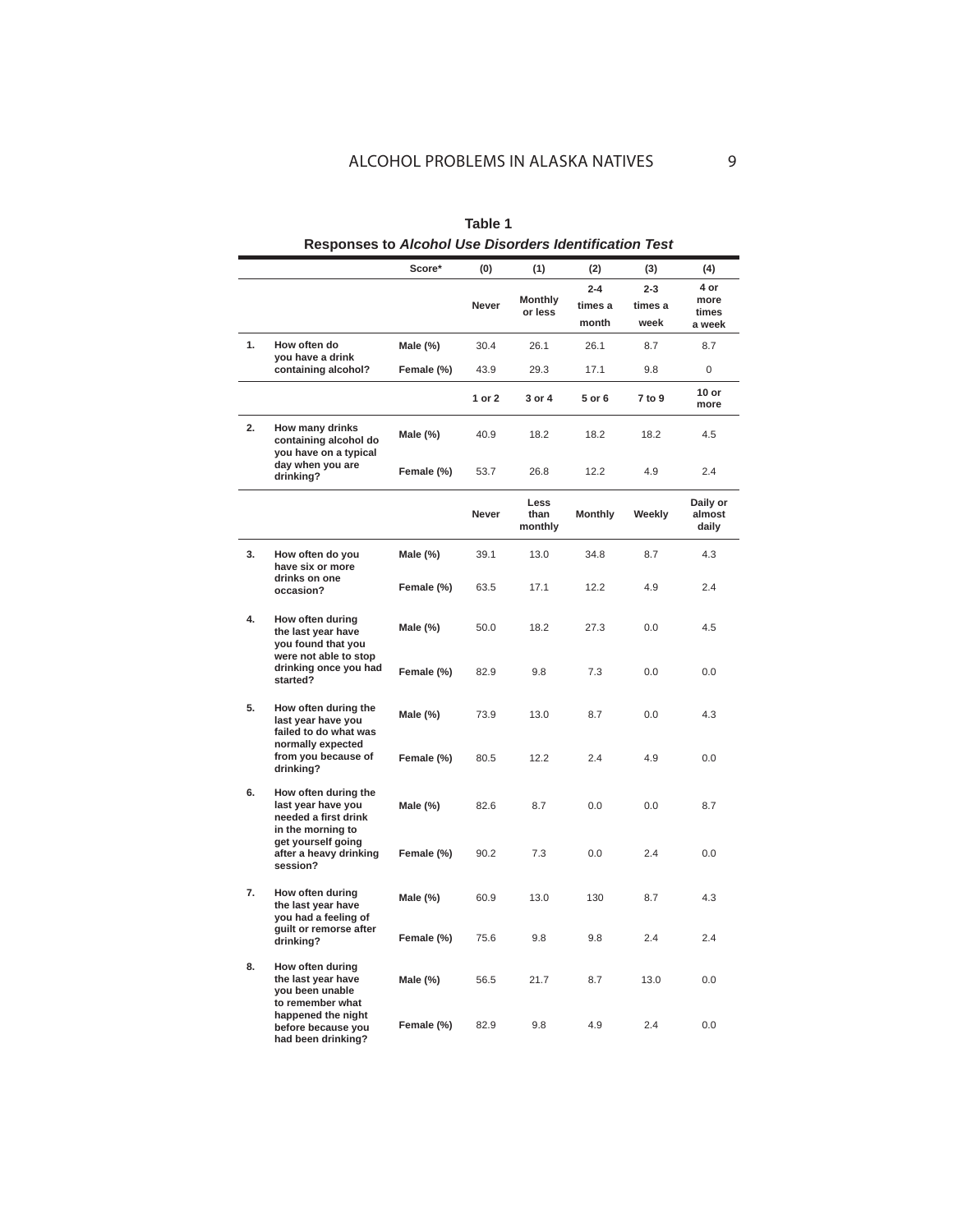| Table 1, continued |                                                                                                                                                   |             |           |                  |                  |
|--------------------|---------------------------------------------------------------------------------------------------------------------------------------------------|-------------|-----------|------------------|------------------|
|                    |                                                                                                                                                   |             | <b>No</b> | Yes <sup>a</sup> | Yes <sup>b</sup> |
| 9.                 | Have you or<br>someone else<br>been injured as<br>a result of your<br>drinking?                                                                   | Male $(\%)$ | 60.9      | 30.4             | 8.7              |
|                    |                                                                                                                                                   | Female (%)  | 78.0      | 9.8              | 12.2             |
| 10.                | Has a relative<br>or friend or a<br>doctor or other<br>health worker<br>been concerned<br>about your<br>drinking or<br>suggested you<br>cut down? | Male $(\%)$ | 47.8      | 26.1             | 26.1             |
|                    |                                                                                                                                                   | Female (%)  | 90.2      | 0.0              | 9.8              |

\*n=23 males & 41 females

a Not in the last year. b During the last year.

## **Why do people drink?**

Respondents started drinking because of curiosity, wanting to have fun, or peer pressure. A young woman described progressing from recreational drinking to addictive drinking:

> When you first start drinking, you start to have fun-it's fun! You are socializing, and then pretty soon, the more you drink…then you became dependent on it…so anything that triggers you to it from anger to pain to anything, you get dependent on it. You need to have that drink to feel good...

The most common reasons given for drinking were addiction, coping with problems, and forgetting painful experiences. A female respondent stated:

> My dad, he was a pretty bad alcoholic and a drug addict, too...At the time of my conception, I think my mom and my dad were using, and my mom continued to drink with me when she was pregnant…I had a hard time learning in school... I had my first kid when I was 19, and I was in a very abusive relationship. I turned to alcohol to numb the pain.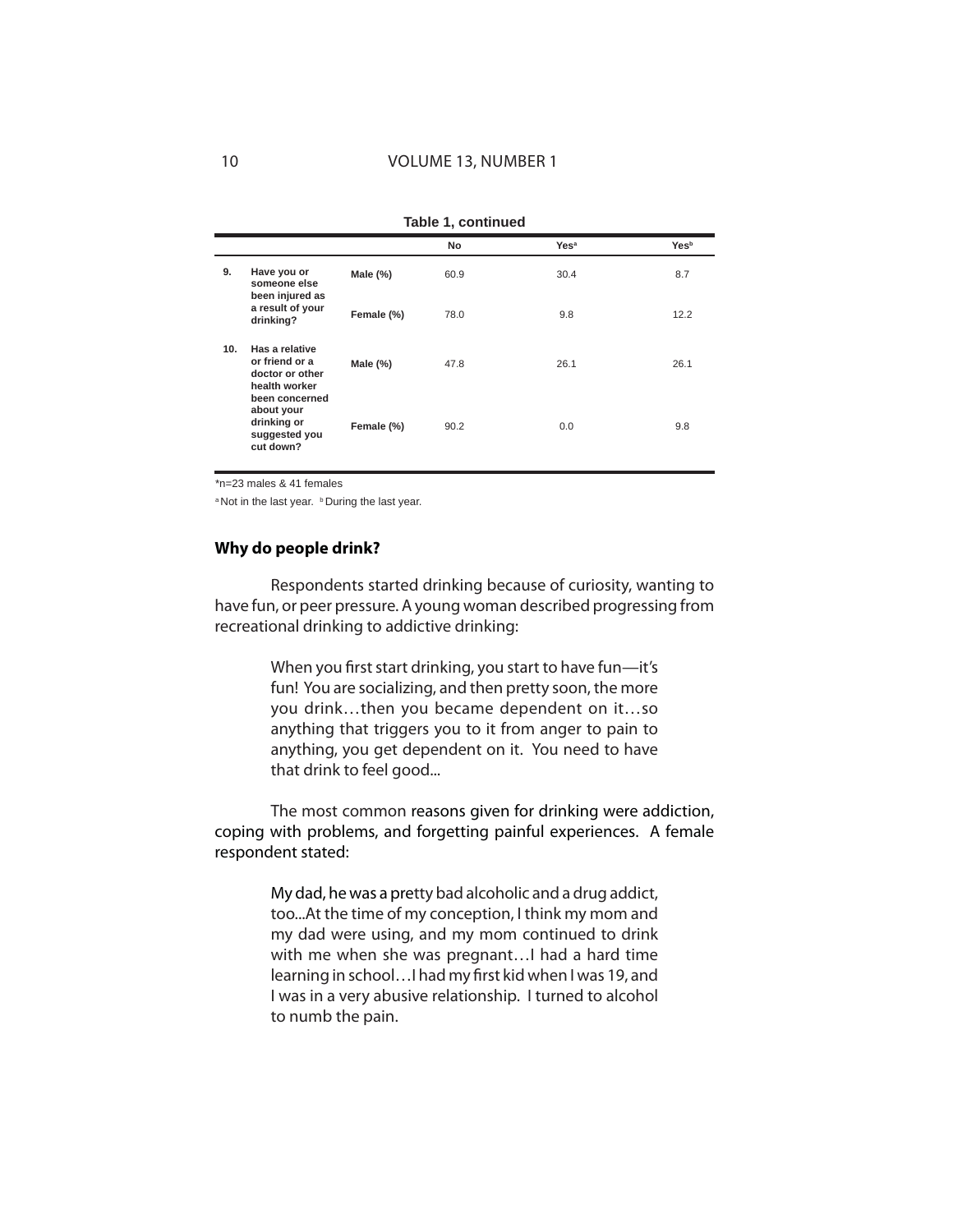Individuals stated alcohol was easily accessible, and often family members taught them to drink. A young lady remarked:

> I went to jail…at 12 years old for trying a sip of my sister's mix with Southern Comfort and 7-Up… She was always telling me to watch her…She asked me things like, "Watch me. Make sure nothing happens to me. Make sure nobody touches me or make sure nobody don't try to fight with me, and watch what I do just in case I don't remember"…When I was 12, she let me try it…and pretty soon, the cops came in and took us all to jail.

The stress, confusion, and depression caused by the dramatic cultural changes of the twentieth century were described as a major influence on alcohol consumption. The introduction of Western-style cash economy, military culture, police and court systems, religious practices, and educational institutions resulted in dramatic changes. Jobs became available for women. Many men were no longer their families' primary providers. Few men continued full-time subsistence activities. While some men worked, others were supported by their wives, often with severe emotional consequences. A female focus group volunteer noted:

> Even our men, I think that's why they are so suicidal or use and abuse women, rape them because they got lost from the alcohol and their self worth.…When alcohol came and grocery stores, they weren't really needed and money was really hard….They don't feel like they contribute and the women say, "I support you." So, they are ashamed and they turn to drinking. They have anger that makes them want to physically abuse or verbally or mentally abuse.

Parental authority was undermined as children were taught new ways of thinking by teachers and missionaries. Acts of violence committed while intoxicated resulted in feelings of profound shame and guilt. Older individuals described intergenerational grief from loss of contact with traditional ways that had brought a sense of identity, worth and self-esteem, and from witnessing the devastation occurring around them. A female focus group participant related: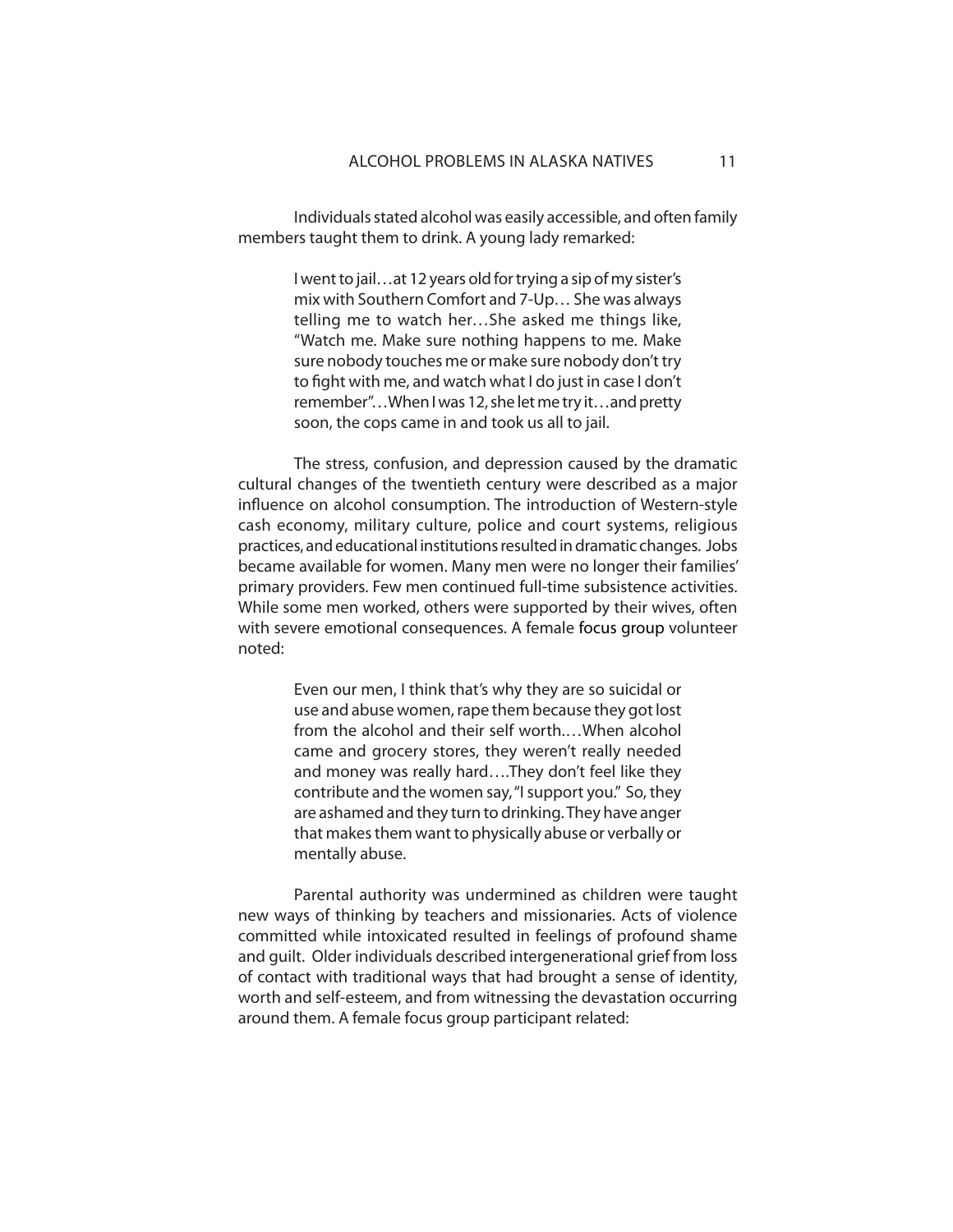A whole family drowned one Sunday… a total of nine people drowned from when they were drinking and going to town. And then on the same day, two people killed themselves…And my dad said…"I feel like my people are like the Jews." They never get over it, all the horror…They are still living in horror and shock and shame…

Younger individuals described feeling torn between desires to conform to their parents' wishes and wanting to achieve ideals they learned about on television and in school. A young female participant noted:

> In the villages, I think it is more intense, too, with a loss of direction…They have the elders and the people… banging it into their heads…, "Live the old way, live the old way," whereas they are going to school…they don't know which way to go: to go to their old traditional ways, or to go to college…They get lost right in between.

Despair was common in both age groups, sometimes leading to attempted suicide by hanging, firearms, or walking out into the snow.

## **Alcohol-related problems**

Among patients completing AUDIT questionnaires, 47.8% of men and 24.4% of women met criteria for problem drinking. Common symptoms, experienced by about half of men, included being advised to cut back on their drinking, sometimes being unable to stop drinking, and experiencing memory blackouts. Common symptoms among women, seen in about one-fourth of patients, included guilt feelings after drinking, alcohol-related injury to themselves or others, blackouts, and failure to meet their responsibilities.

Focus group discussion participants described 44 problems related to drinking (see Table 2). Alcohol was reportedly associated with violent behavior, injury, and death. Deaths clustered in families where multiple members abused alcohol. A male inpatient related:

> That was the way I was brought up, you know, watching my step-dad…and my mom drink. I lost all [four] of my brothers before they were 30 years old, two of them due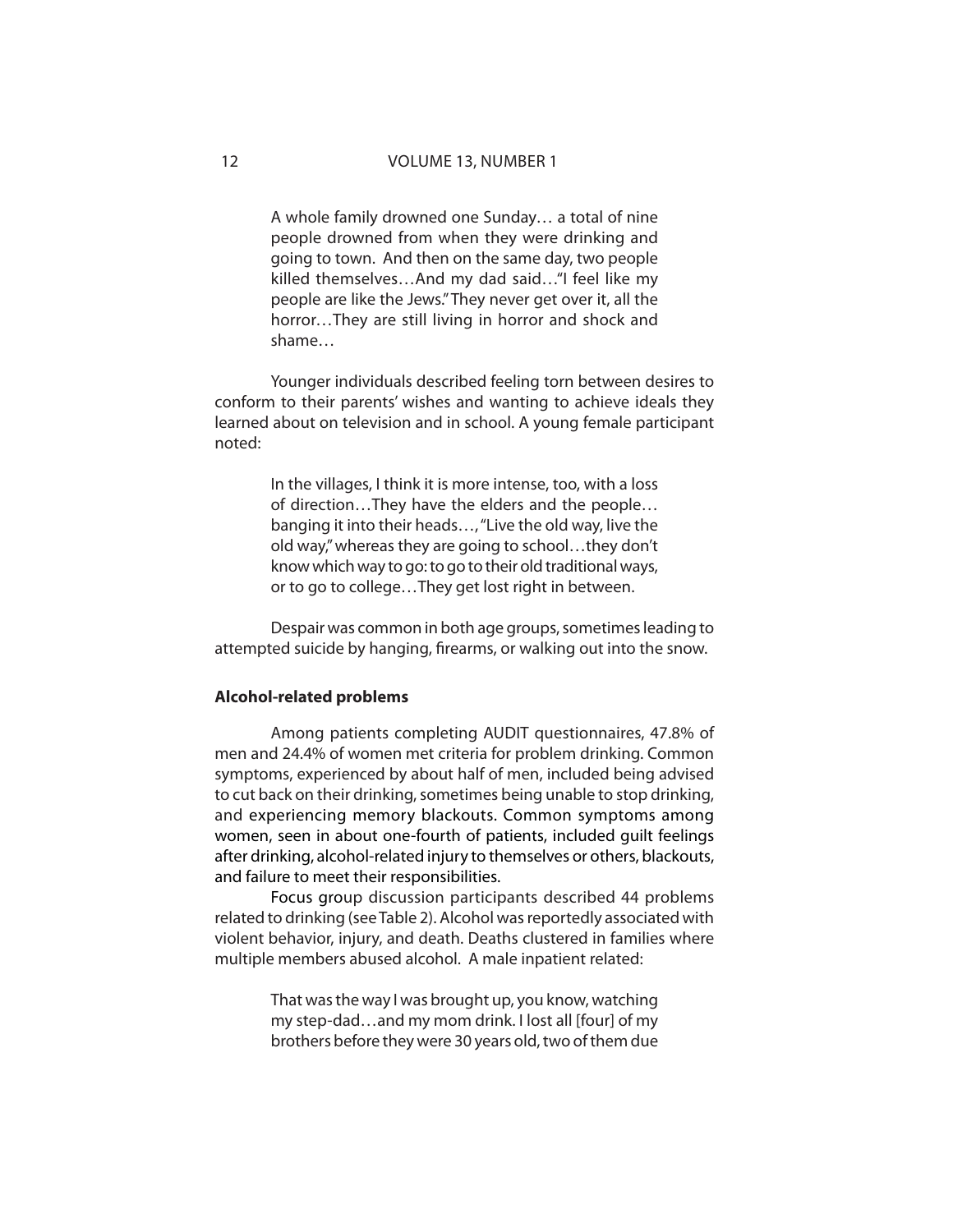to alcohol…One died in a DWI accident this year, and the other one died in 1987. He froze to death….I lost two of my uncles to alcohol. One burned in a fire and one drowned. And I had an aunt that died from exposure.

| Table 2                                               |
|-------------------------------------------------------|
| <b>Focus Group Findings: Alcohol-related Problems</b> |

| family violence<br>suicide<br>hunger<br>accidents<br>lost in the snow/cold<br>exposure<br>fighting<br>arrest<br>loss of children<br>economic problems<br>disorderly conduct<br>quilt/shame<br>illness/medical problems<br>romantic arguments/breakups<br>marital infidelity<br>overwork of children<br>violent crimes<br>sexual promiscuity<br>fetal alcohol effects<br>verbal abuse of others | victimization (violent crime)<br>death<br>sexual abuse<br>loss of self esteem<br>loss of stability<br>isolation<br>job problems<br>loss of culture<br>not teaching subsistence customs to children<br>family disintegration<br>loss of male identity<br>poisoning from non-beverage alcohol<br>alcohol overdose<br>premature babies<br>child abuse/neglect<br>pregnancy/having children out of wedlock<br>keeping others awake<br>drowning<br>murder<br>threats of violence |
|------------------------------------------------------------------------------------------------------------------------------------------------------------------------------------------------------------------------------------------------------------------------------------------------------------------------------------------------------------------------------------------------|-----------------------------------------------------------------------------------------------------------------------------------------------------------------------------------------------------------------------------------------------------------------------------------------------------------------------------------------------------------------------------------------------------------------------------------------------------------------------------|
|                                                                                                                                                                                                                                                                                                                                                                                                |                                                                                                                                                                                                                                                                                                                                                                                                                                                                             |
|                                                                                                                                                                                                                                                                                                                                                                                                |                                                                                                                                                                                                                                                                                                                                                                                                                                                                             |
|                                                                                                                                                                                                                                                                                                                                                                                                |                                                                                                                                                                                                                                                                                                                                                                                                                                                                             |
|                                                                                                                                                                                                                                                                                                                                                                                                |                                                                                                                                                                                                                                                                                                                                                                                                                                                                             |
| depression<br>diversion of government<br>benefits received for children                                                                                                                                                                                                                                                                                                                        | pass out<br>memory blackouts                                                                                                                                                                                                                                                                                                                                                                                                                                                |

Since the 1960's, alcohol-related suicide has been a major problem. A focus group discussion member involved in early suicide investigations described:

> We gathered statistics…because we really didn't know what was causing it….We found out that we had 14 suicides in nine months only…and that set an alarm to everybody….They had nine in one village last June…It's a continuing problem, and it's mostly young males between the ages of…17 and 30.

A young man who had lost four friends to suicide became despondent as he related:

> My best friend was struggling, I guess because his girlfriend was with someone else…He isn't much older than I am. I guess he couldn't cope with it and that's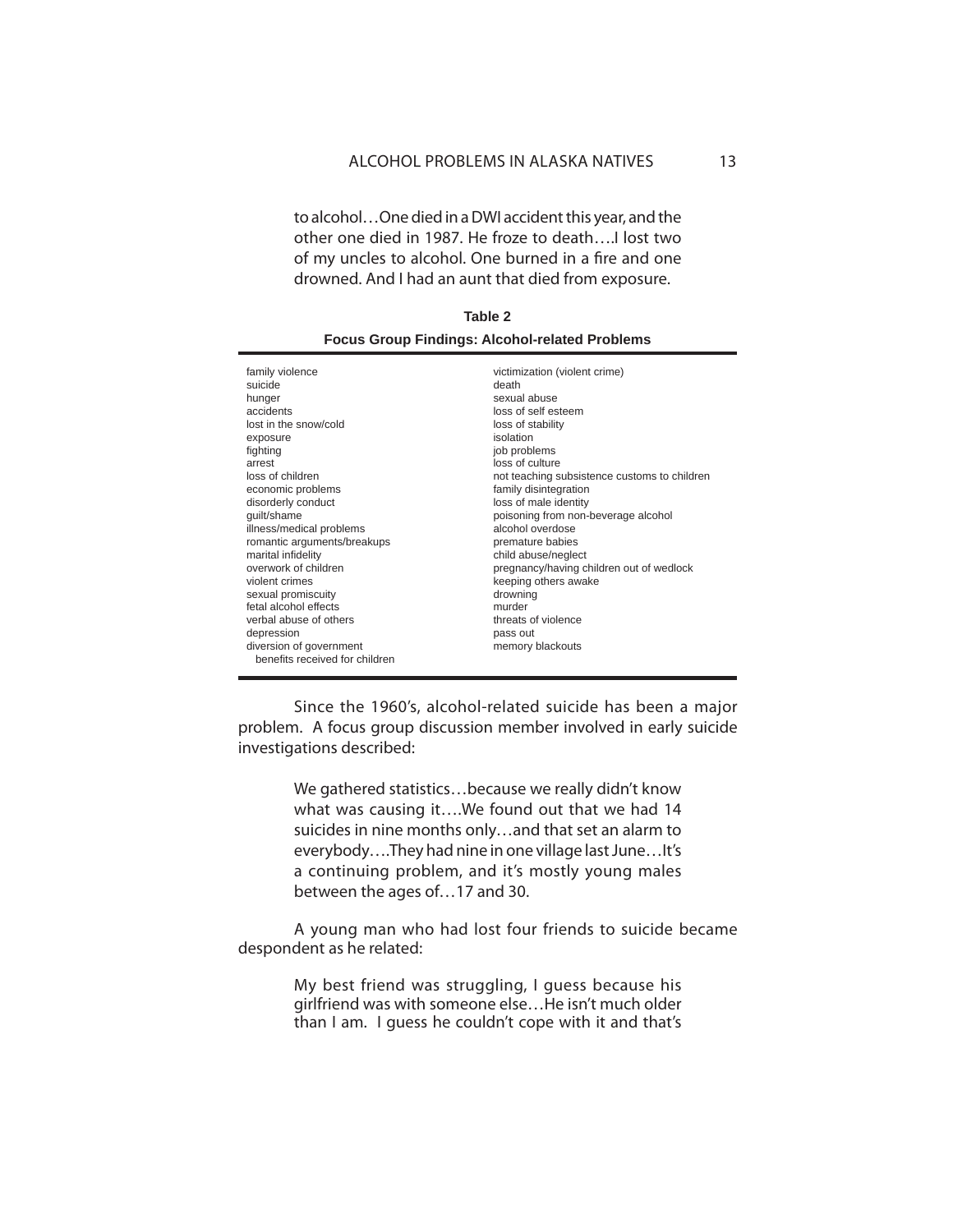why he did it…He never mentioned nothing…He just talked about being sad and depressed. I guess that was a sign…But he did end up killing himself.

Government institutions faced increasing numbers of alcoholrelated arrests, court proceedings, and medical problems. An Alcohol Advisory Board member related that 95% of the 1,400 individuals convicted of crime the previous year had committed alcohol-related offenses.

### **Family impact**

Interviewees described alcohol-related physical and sexual abuse, child neglect, hunger and marital conflict. A middle-aged man raised by his grandmother described:

> My mother would drink with my uncles….She would never know that she hit me because she would have those blackouts, but that was because she would be drinking so much, you know, that she don't remember hitting me at all…I tried to run away, run to my grandparents' house, and…one day they happened to see the bruises on my arms and they pulled up my shirt… She said, "Well, where did these come from?"

Effects on nuclear families included separations, divorces, and loss of children who left home, were adopted out or became wards of the state. A female respondent described her childhood:

> [My mother] was an alcoholic and a drug addict….I grew up… in a very violent home…My uncles and aunts used to drink and I would be scared to go to sleep…not knowing what I am going to wake up to…and everybody always drinking….I moved out of my mom's house when I was 16. I dropped out of high school and then I got adopted to my grandma.

Concerned family members responded to heavy drinking with arguments, rebukes, or threats. Children assumed adult responsibilities such as cooking, cleaning, or childcare. A female discussant related:

> I had to babysit my mom's younger sister's kids. My mom would worry about those kids, and she would order me to go take care of them because the parents chose to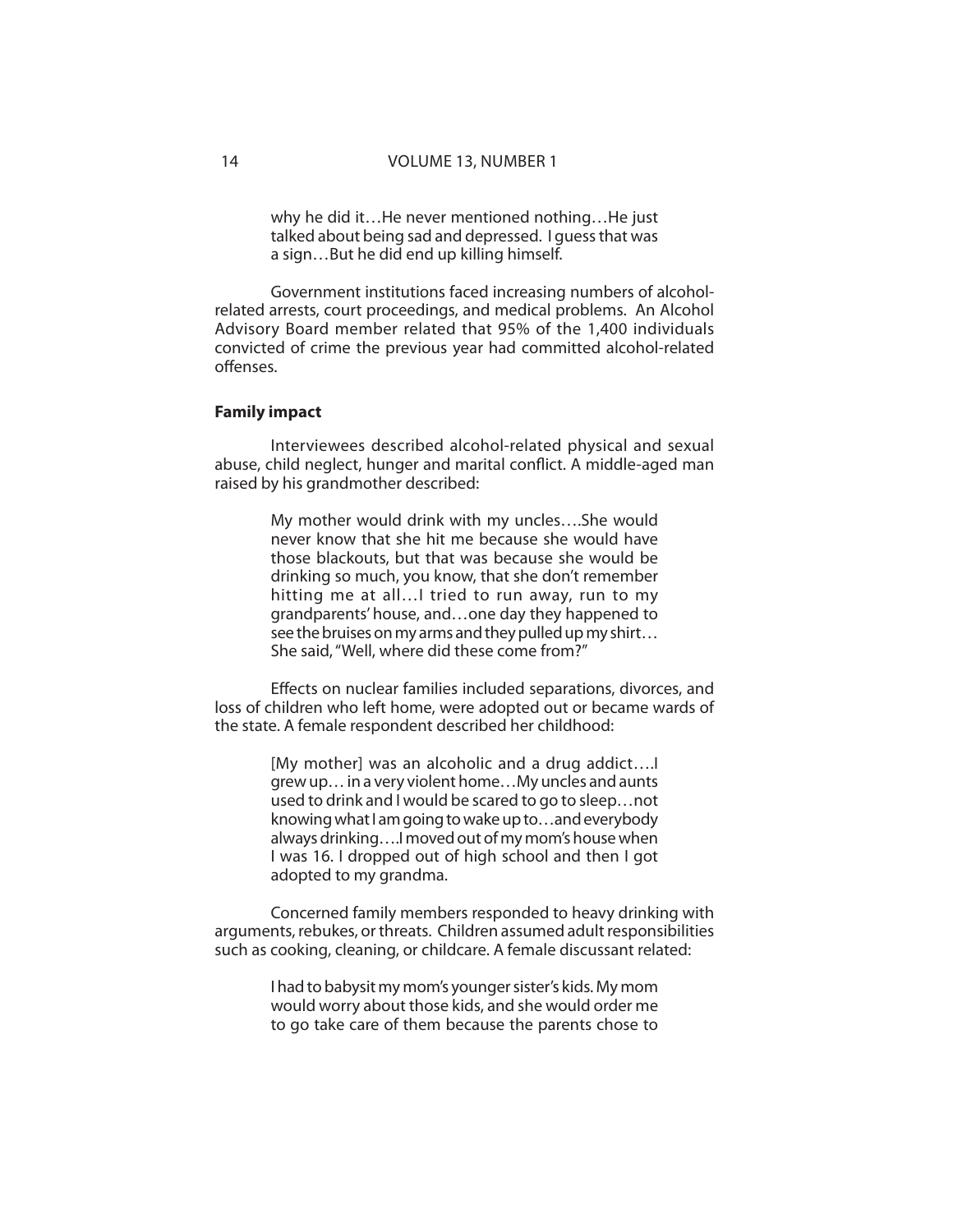drink. …She would say, "Get them out as soon as they go home," because they would start to fight and get abusive.

Some family members excused acts of drunkenness or counseled their spouses about quitting. Other family members tried pouring out the alcohol, physically restraining their intoxicated spouses, locking them out of the house, or calling the police. While many older participants described growing up in traditional Inupiat villages, some younger participants grew up in the town in families where few Inupiat customs were observed and life revolved around drinking. Anger was the most frequent emotion described by family members, followed by guilt. Respondents wondered whether the "damp" ordinances which prohibited local sales of alcohol but allowed importation and private consumption had actually increased family violence. After local bars closed, most alcohol consumption occurred in homes, and alcoholrelated violence was often directed at family members.

## **Community impact**

Societal, educational and work consequences were identified as problems detrimental to the community as a result of drinking and drug use. Societal consequences included disorderly conduct, assaults and violent crimes, juvenile delinquency, sexual abuse, drug dealing, elder abuse/neglect, underage drinking, individuals in need of disability because of fetal alcohol syndrome (FAS), homelessness and imprisonment. Educational consequences emphasized the need for special education to address the needs of children afflicted by FAS. Work consequences included unreliable employees and the small labor pool resulting from failed drug testing by prospective employees.

## **Factors associated with reduced consumption of alcohol in the communities**

Focus group discussion participants and interviewees described 33 factors that have helped to reduce drinking and alcohol-related problems (see Table 3). Most frequently mentioned were liquor control ordinances, threats of legal action, inpatient alcohol treatment, Alcoholics Anonymous, religion and church involvement, elders' assistance in supporting sobriety, and personal willpower. Many felt that ordinances which restricted alcohol supply had reduced drunkenness, public intoxication, and alcohol-related violence. A male elder stated: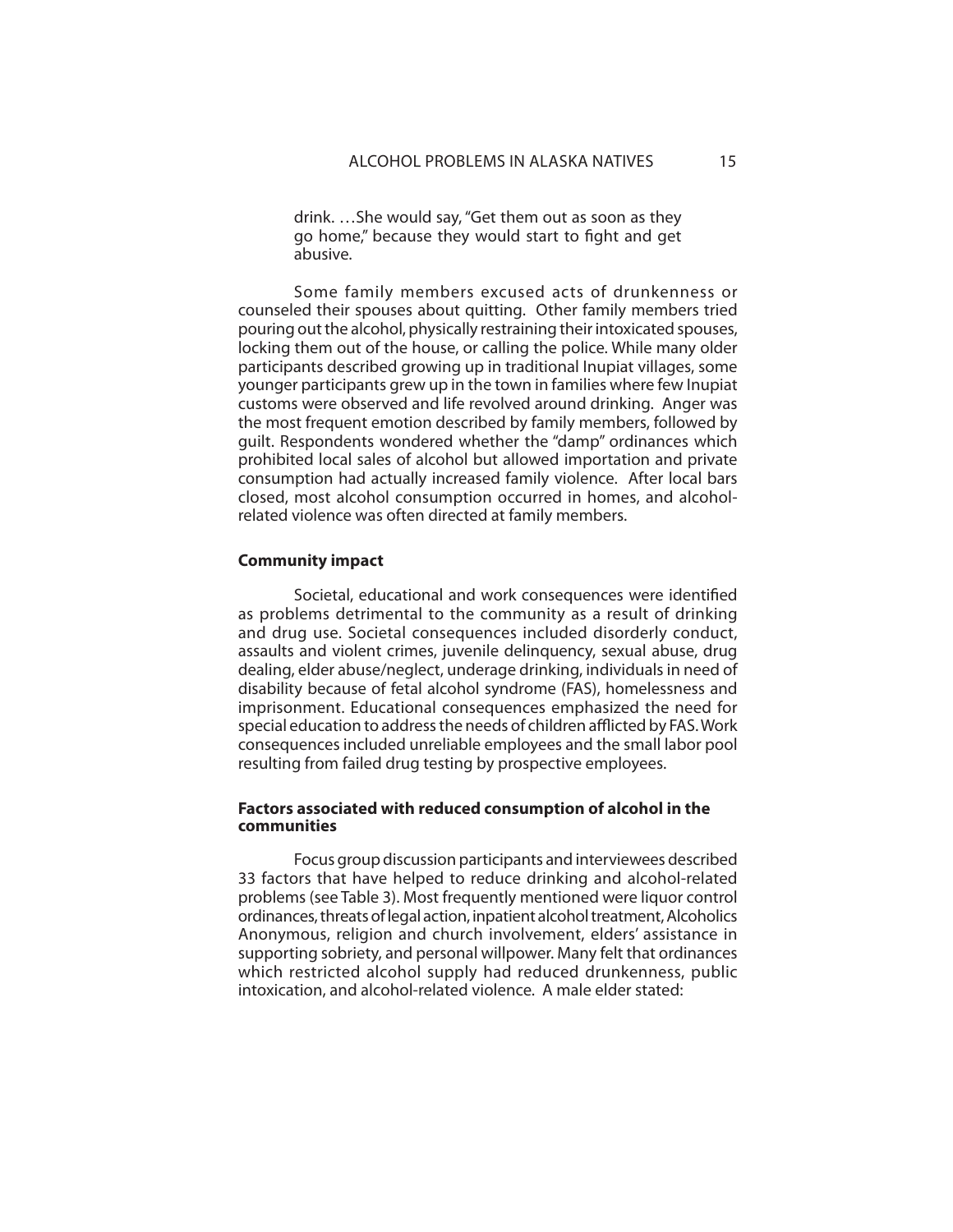The hospital doctor made a statement. He said, "What's the emergency over at the hospital?" Well, all the bars and liquor stores were open. Somebody would get beat up…It was just a terrible situation here. But, when they stopped the drinking, it was peace, quiet peace. No more disturbances or killings from liquor.

#### **Table 3 Focus Group Findings: Factors Which Have Reduced Alcohol-related Problems**

| liquor ordinances (damp, dry)<br>willpower/personal decision to quit<br><b>Alcoholics Anonymous</b><br>sobriety council/movement<br>participation in formal alcohol<br>treatment program<br>legal action (jail, child custody proceedings)<br>high cost of alcohol<br>church<br>other spiritual/religious factors besides church<br>spirit camps<br>celebrations without alcohol<br>advertising sobriety<br>whole village involvement/community<br>organization<br>drug testing | aging<br>severe consequences of drinking<br>revulsion<br>spouse<br>parenting responsibilities<br>help from missionaries<br>involuntary treatment<br>talking to sober friend<br>concurrent abstinence of both spouses<br>cultural revival<br>family involvement in treatment<br>elders teaching parenting skills<br>elders teaching anger management<br>elders teaching how to resist cravings<br>elder companionship<br>elders teach taking legal action for |
|---------------------------------------------------------------------------------------------------------------------------------------------------------------------------------------------------------------------------------------------------------------------------------------------------------------------------------------------------------------------------------------------------------------------------------------------------------------------------------|--------------------------------------------------------------------------------------------------------------------------------------------------------------------------------------------------------------------------------------------------------------------------------------------------------------------------------------------------------------------------------------------------------------------------------------------------------------|
|                                                                                                                                                                                                                                                                                                                                                                                                                                                                                 |                                                                                                                                                                                                                                                                                                                                                                                                                                                              |
| financial obligations                                                                                                                                                                                                                                                                                                                                                                                                                                                           | family violence                                                                                                                                                                                                                                                                                                                                                                                                                                              |
| influence of family                                                                                                                                                                                                                                                                                                                                                                                                                                                             | neighbors intervening                                                                                                                                                                                                                                                                                                                                                                                                                                        |

For numerous participants, recovery from problem drinking started with entering alcohol treatment to avoid jail sentences or the loss of child custody. Inpatient alcohol treatment and Alcoholics Anonymous helped many attain sobriety. Culturally-based interventions—integrating Inupiat values into formal alcohol treatment, recruiting elders to teach subsistence activities while also teaching tactics for managing anger and resisting craving, etc.—were helpful to others. A focus group participant described the creation of a statewide Sobriety Council:

> We started a statewide program to push sobriety…It caught on and all over the state, sobriety would be in the weekend fun...What we said was for nondrinkers to get out of the closet and start pushing sobriety…[After a time] you would go to a party and it would be nonalcoholic drinks…So, that helped. It made it easier for nondrinkers and people who are recovering from drinking to exist in our community.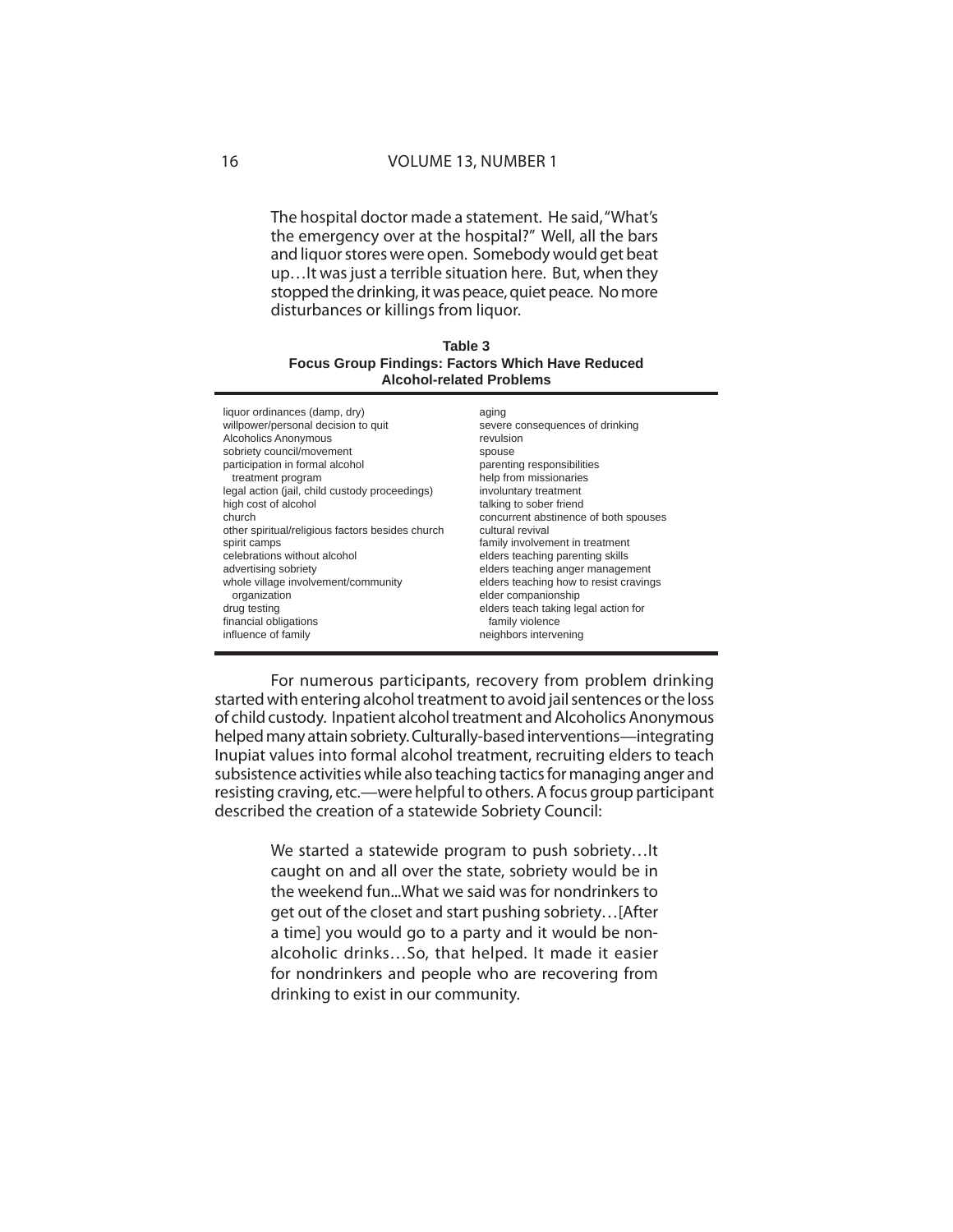Traditional Christian religious practices such as church attendance, prayer, and faith in a Higher Power were important recovery factors for some. An elder described his aunt's experience:

> [She] got addicted and she wanted to quit, but she couldn't. She heard or questioned the missionaries about there being a God. And one day when she heard about God, she got down on her knees and said, "God, I need help." All her desire for drinking just disappeared when that happened, and she became a very involved Christian after that.

## **Suggestions for reducing alcohol-related/drug problems**

Suggestions made by focus group members centered around developing effective treatment resources for those with severe drinking problems, developing alternative recreational activities for youth, utilizing spiritual resources, and advocating for necessary services. Two dominant themes regarding alcohol treatment emerged from discussions: creating family treatment programs and integrating more Inupiat customs and values into treatment efforts. Participants described the need for alcoholic spouses to obtain treatment together and for on-site childcare. Many expressed a desire for integrating Inupiat subsistence practices into treatment programs. Local plans for a therapeutic "spirit camp" modeled after another Alaska Native treatment center were described:

> The Alcohol Advisory Board is trying to see if we could set up a camp away from [town] and away from the villages and make it a realistic program, where not only the victim or the one that is taking the alcohol and drugs but the whole family could go and start a healing process all together.

Participants elaborated on details they would like to see incorporated into treatment programs. For example, participants want to see flexibility for families to stay in rehabilitation programs for as long as they feel that they need to. Participants wanted to see support for people completing rehabilitation programs and returning to the community. One participant said: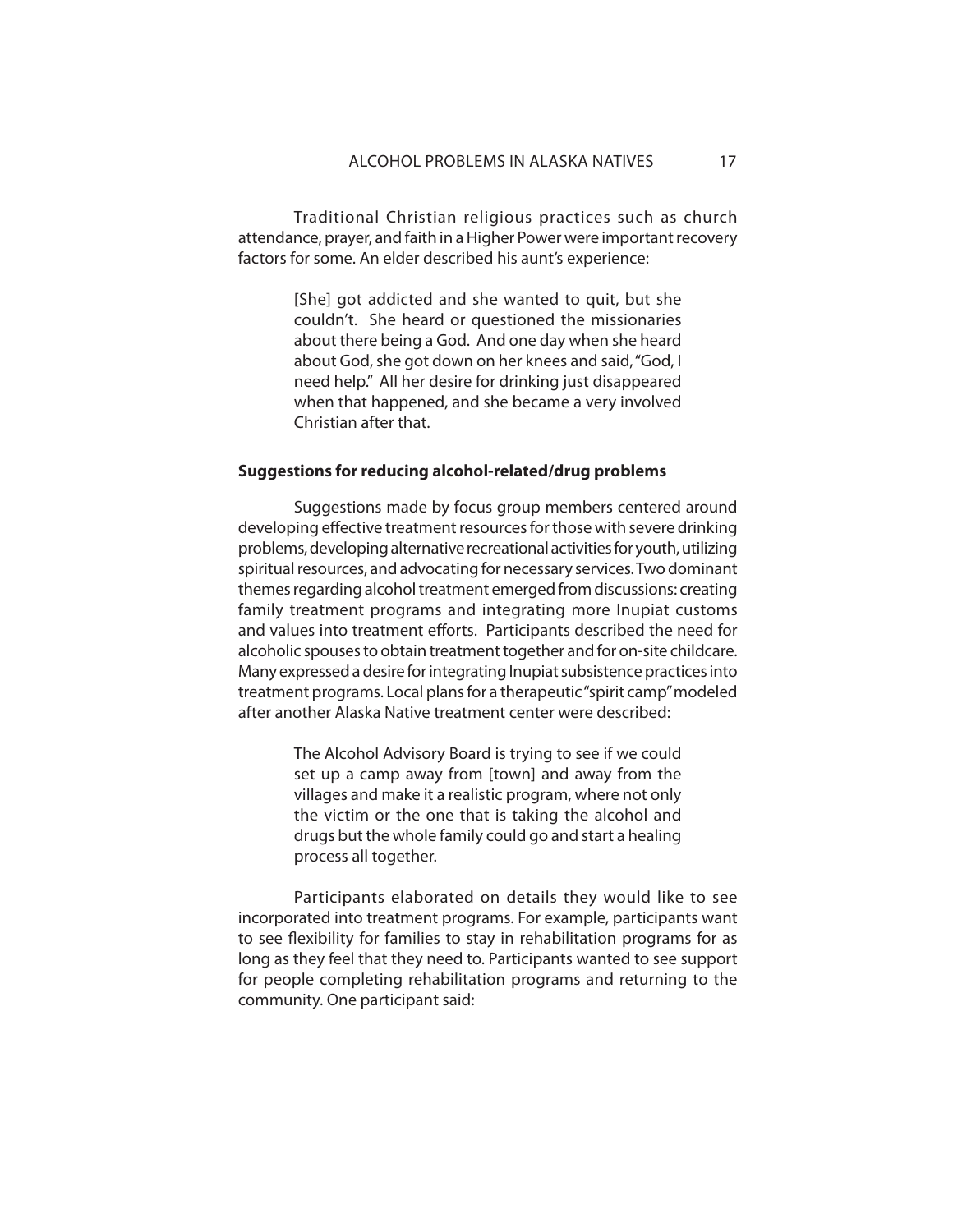We want programs put into place so that the people will start helping their own people get healed again.

Further, participants hoped to build a cadre of families geared to assisting other families as they return from treatment. They described the potential impact of a group of such strength:

> It might take just a few families the first few years, but once it catches on, you know, I think you will lead a lot of others that are alcoholics.

Other culturally-based suggestions included establishing more sobriety clubs, using more Native peer counselors, and establishing tribal courts for handling minor drug and alcohol-related offenses. Two participants suggested creating integrated community plans that would involve local efforts at restitution and forgiveness after a legal offense as well as treatment for the offender's addiction problems. To develop such a plan, participants envisioned bringing together the elders' council, the tribal council, and the ministers. Young people suggested more alcoholfree recreational facilities. Two others mentioned the importance of church attendance and a deeper relationship with God.

Participants mentioned the need for advocacy at the state level for programs to benefit recovering community members, with statements such as:

> We [young mothers] shouldn't act like nothing is wrong. It is important that we discuss these things...I hope that sometime soon we have the opportunity to travel to Anchorage to listen and discuss different concerns.

Finally, participants described the need to educate parents about values that reflect important legacies in their culture. In particular, self-discipline and discipline of children were described as major underpinnings of family structure. Participants were concerned that problems arose when community members became focused on money, began playing bingo, and used scarce resources for the game. Instead, they suggested,

> We need to stop and take time, and take charge of our children and their children. The gift [from previous generations] was how they used discipline, which helped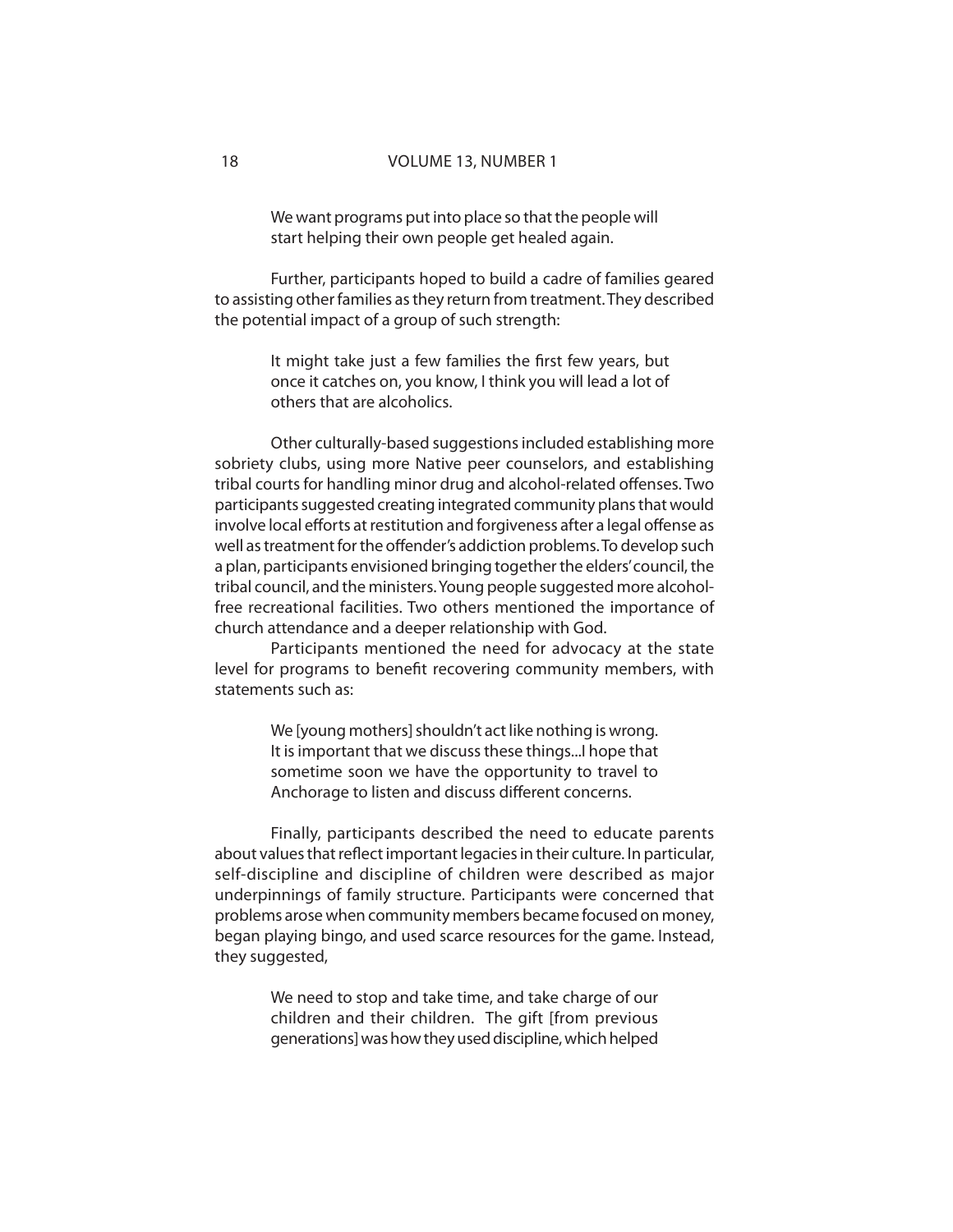them to keep control and give us a strong life. We need to discipline ourselves to be healthy and think about the legacy we will leave for the [next] generation. It's just to try to rekindle this age old way of discipline…There should be a lot of positive reinforcement and a lot of good talk.

#### **Discussion**

This study provides unique insights into alcohol problems in this Alaska Native culture by allowing cultural "insiders" to describe their evolution over the past century. To our knowledge, it is the second study in the past two decades to attempt a quantitative analysis of problem drinking among Alaska Natives, although like the other study, it offers quantitative results which should be considered exploratory rather than definitive (Hazel & Mohatt, 2001). Binge drinking patterns are similar to those seen in other North and South American Indian groups (Weisner, Weibel-Orlando, & Long, 1984; Westermeyer & Baker, 1986; Robin, Long, Rasmussen, Albaugh, & Goldman, 1998; Seale, Seale, et al., 2002). While genetics may influence Native drinking patterns (Long et al., 1998; Wall, Garcia-Andrade, Thomasson, Cole, & Ehlers, 1996), cultural change also appears to be a significant contributor (Herman-Stahl, Spencer & Duncan, 2003). Evolving drinking patterns described by focus group discussion participants and interviewees parallel those observed among other North American Indian groups (Frank, Moore, & Ames, 2000) and a Venezuela Carib group which had a long history of binge drinking (Seale, Shellenberger, et al., 2002). In each case, individuals in cultures without clear cultural guidelines regarding alcohol use followed the example of heavy-drinking role models (soldiers, traders, etc.) with disastrous consequences. The apparent common denominator was not a lack of previous exposure to alcohol, but a lack of cultural guidelines for appropriate use of the "new beverages" and exposure to role models who were problem drinkers.

Our findings suggest differences in the motivations for drinking between the Inuit and the Caribs. Sadness, depression and despair were major reasons for drinking in Alaska, while Caribs reported drinking to celebrate and socialize. Our findings support those of other investigators who have found depression and intergenerational grief related to discrimination and historical loss to be strongly associated with alcohol problems among American Indians and Alaska Natives (Brave Heart & DeBruyn, 1998: Duran & Duran, 1995; Segal, 1999; Gray & Nye, 2001;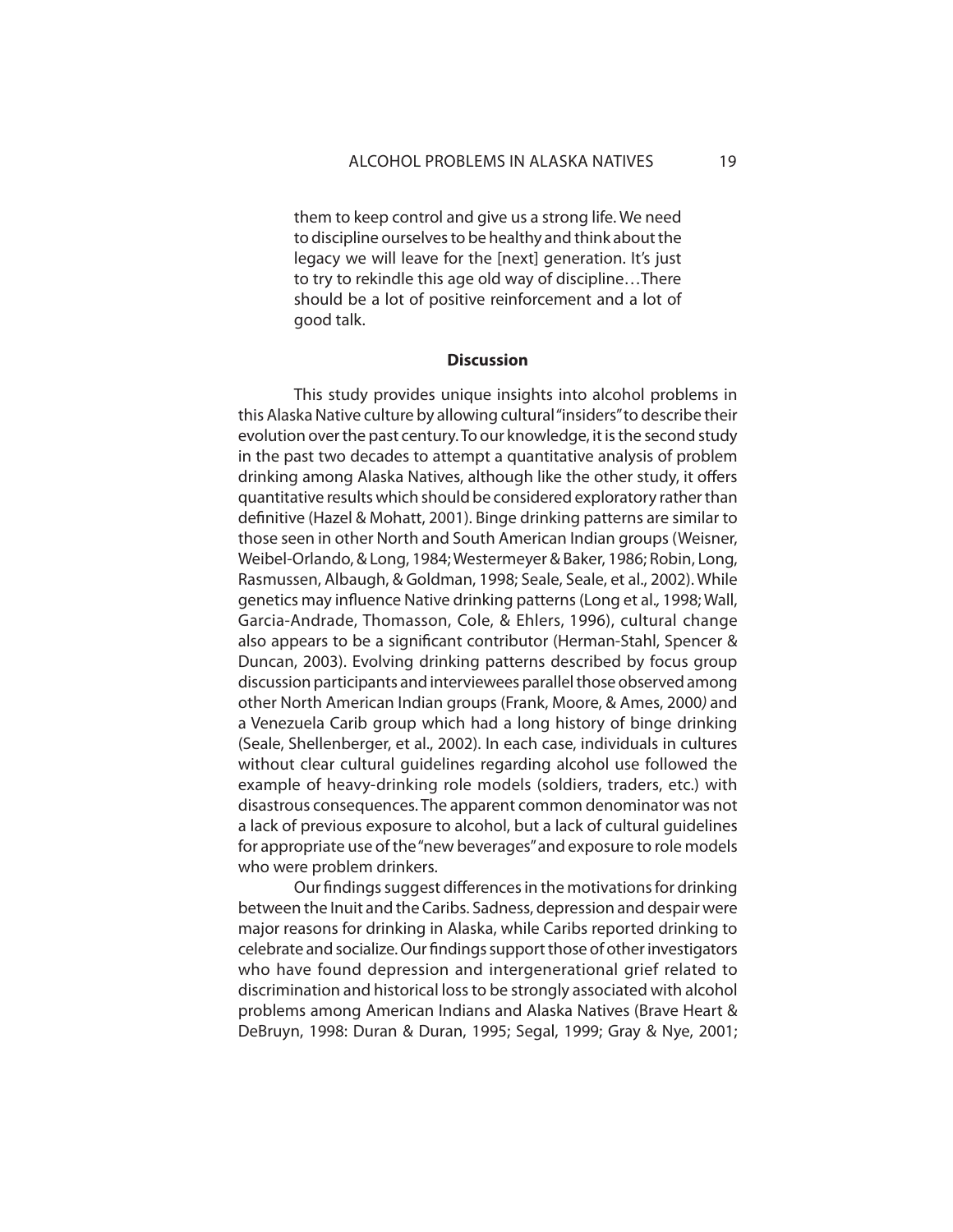#### 20 VOLUME 13, NUMBER 1

Whitbeck, McMorris, Hoyt, Stubben, & LaFromboise, 2002; Whitbeck, Chen, et al., 2004). Focus group discussion participants frequently linked descriptions of problem drinking to the rapid, widespread disruption of indigenous culture and loss of male identity that has occurred in Alaska over the past century. Such changes have been less drastic in Venezuela, where most Carib families continue their traditional subsistence activities and men continue to function as leaders in their families. Of interest is the fact that the community-based spirit camp treatment approach advocated in focus group discussions emphasizes Inupiat cultural activities and encourages men to uphold leadership functions in their families. Other researchers have found a traditional cultural orientation to be protective against substance use disorders among American Indians and Alaska Natives (Herman-Stahl, et al., 2003; Mohatt, et al., 2004), and treatment approaches which engage participants in traditional practices have been shown in other tribes to protect against depressive symptoms (Whitbeck et al., 2002).

Differences in history and culture may also account for differing consequences of alcohol use between the Inuit and Venezuelan Caribs. Among the Inuit, alcohol-related suicide, family violence, and disruption of the nuclear family are frequent, while in Venezuela, hunger, economic problems and intentional injuries are the most common consequences (Seale, Seale, et al., 2002). Financial resources in Alaska from numerous government sources and Alaska Native mineral rights appear to have limited the economic consequences of problem drinking, thereby limiting alcohol-related hunger. Such resources are not available in Venezuela; thus, families face severe economic consequences if their primary breadwinner is alcohol-impaired. Intentional injury in the Caribs (Seale, Shellenberger, et al., 2002) and suicide in Alaska natives (Cameron, 1999; Kettl & Bixler, 1993) have escalated with increasing alcohol availability. These differences may be related to long-standing practices in each culture. Carib focus group discussion participants reported a link between drinking and fighting in their cultural festivals that predates commercial alcohol availability (Seale, Shellenberger, et al., 2002), while anthropologic studies report a long-standing practice of suicide in circumpolar cultures (Leighton & Hughes, 1955; Misfeldt & Senderovitz, 1989; Thorslund, 1990). Cultural upheaval and the struggle with whether to give up traditional customs may lead to disillusionment, depression and ultimately to suicide for some Alaska Natives (Kettl, 1998; Reimer, 1999; Reimer, 2002). These issues are much less prominent in Carib culture. Environmental factors may play a part as well. Some investigators have found associations between the Arctic's lack of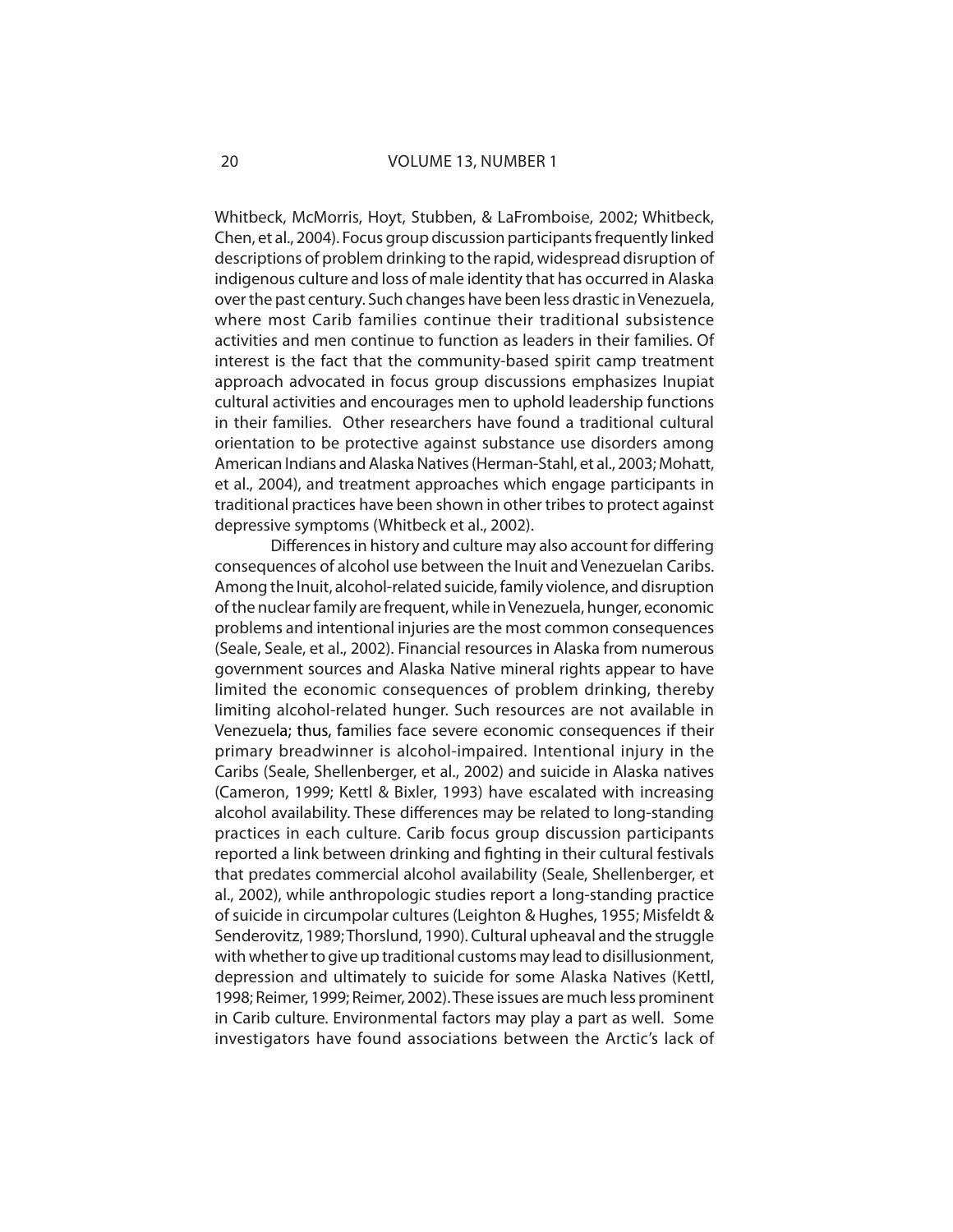daylight and long severe winters and the prevalence of depression and alcoholism (Haggarty et al., 2002; Booker & Hellekson, 1992; Sher, 2004). By contrast, Venezuela, where suicide is rare, has light year round and a moderate climate. These differences suggest that individual cultures manifest unique alcohol-related vulnerabilities, creating the need for individualized harm reduction strategies.

This study found higher current drinking rates among Inuit women than in recent studies of other American Indian and Alaska Native women (O'Connell, Novins, Beals, Spicer, & AI-SUPERPFP Team, 2005), and found evidence of severe family consequences associated with high rates of problem drinking among both men and women in Inuit families. Many focus group discussion participants described the emotional trauma of growing up in violent homes with addicted parents, aunts and uncles. In their review article on intimate partner violence in American Indian and Alaska Native communities, Oetzel and Duran (2004) emphasized the importance of addressing this issue with multilevel interventions tailored to the cultural context of the individual tribal group. Two other urgent priorities for future programs include exploring and addressing the factors contributing to high rates of problem drinking among women, and addressing the needs of the high-risk youth from alcoholic families, who are at increased risk for learning disorders, addiction, mental illness, risky sexual behavior and deviant behavior (Potthoff et al., 1998; Silverman & Schonberg, 2001).

Focus group discussions also highlighted the cultural diversity within the Inupiat culture and the diversity of their solutions to problem drinking. Some look to achieve sobriety in village spirit camps, while others attend Alcoholics Anonymous meetings and fly to Anchorage for inpatient treatment. We found, as did Hazel and Mohatt (2001), significant numbers of individuals who found a more formal Christianbased spirituality to be a support in staying sober, and others who saw the church as an obstacle to sobriety and pursued sobriety via Alaska Native spiritual traditions. Future programs face the challenge of providing services to clients from both traditional and non-traditional cultural and spiritual perspectives.

Finally, focus group discussions revealed the importance of employing a systems perspective, which takes into account issues related to family, community, environment, and culture, to view the problems and possible solutions to alcohol problems. Some interventions designed to decrease alcohol problems brought about unexpected results by impacting other aspects of the Inuit cultural system. For example, ordinances restricting alcohol supply have helped decrease murder rates,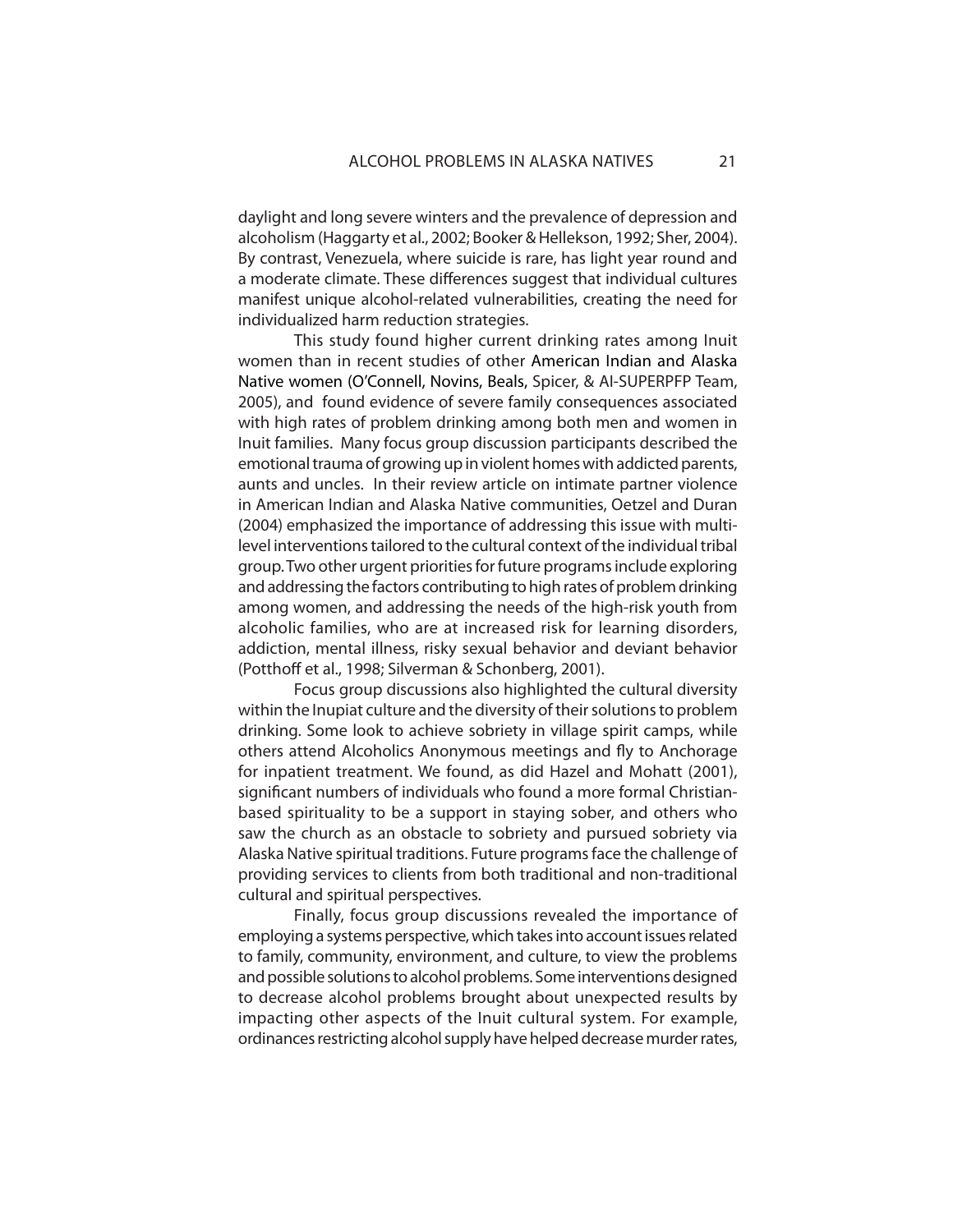#### 22 VOLUME 13, NUMBER 1

accidental deaths, alcohol-induced birth defects, emergency injuries, alcohol-related police calls, and outpatient hospital visits (Albrecht, 1981; Landen et al., 1997; Berman, Hull, & May, 2000; Oversight hearing, 2000). However, some focus group discussion participants wondered whether family violence increased as alcohol-related violence moved from the streets into homes. In another example, one participant questioned whether public assistance programs, which have decreased hunger in some alcoholic families, may have prevented the severe economic consequences that often motivate substance abusers to seek treatment, thereby delaying treatment until their addiction reached a more advanced stage. Prevention and intervention approaches may assist in obviating unwanted or unexpected outcomes by anticipating and addressing the impact of changes in one aspect of the system on the system as a whole. Systems approaches may also allow growth and change in individuals and systems while at the same time maintaining the positive aspects of Alaska Native culture. For example, internal conflict, such as the stress experienced by adolescents when deciding whether to adhere to traditional ways or go to college, was linked by focus group discussion participants to depression and alcohol abuse. A systems-oriented solution may promote dialogue within families and communities to clarify choices and discover ways of maintaining old traditions while taking advantage of new opportunities.

## **Limitations**

Because substantial tribal differences exist in the prevalence of substance abuse disorders (May, 1996; Mitchell, Novins, & Holmes, 1999), findings of this study may not be generalizable to other Alaska Native groups. Nonetheless, this study provides important information on alcohol problems among the Inupiag and Yup'ik, thereby fulfilling the mandate of the U.S. Surgeon General to generate specific information regarding the mental health burden borne by American Indians and Alaska Natives (U.S. Department of Health and Human Services, 2001). While AUDIT questionnaire data obtained from a small sample of clinic patients is helpful in amplifying information obtained in focus group discussions, it has very limited statistical power and may not accurately reflect the prevalence of problem drinking. In addition, the AUDIT may have underestimated problem drinking rates because its twelve-month assessment period does not detect infrequent binge drinkers who have not consumed alcohol in the past year. Nonetheless, the prevalence of problem drinking seen is consistent with rates observed by Shore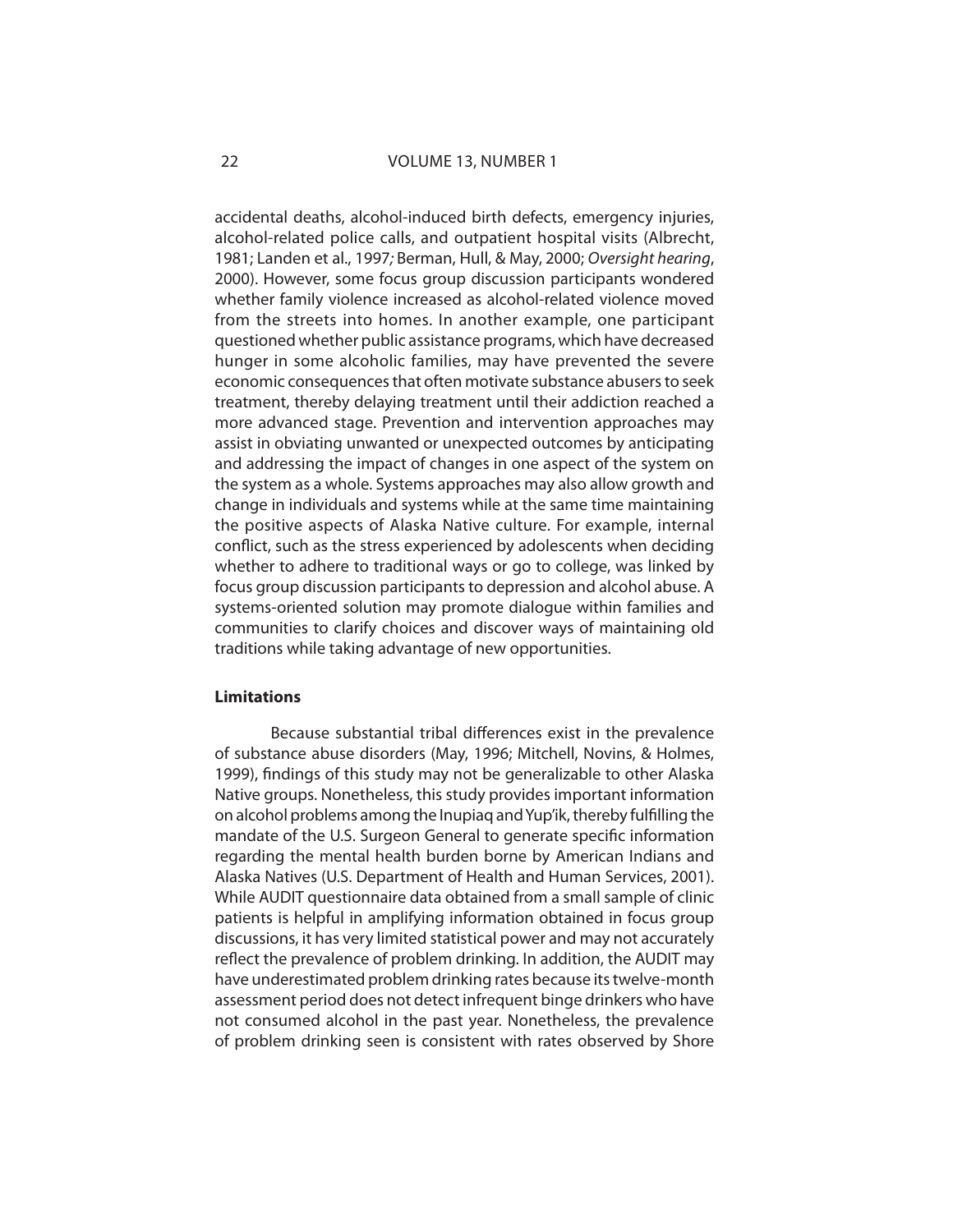et al. (2002) among urban American Indian and Alaska Native primary care patients in Seattle and by Koss et al. (2003) in six other American Indian tribes. Information obtained in focus group discussions could be incomplete because of participants' hesitance to discuss sensitive issues with outside researchers. Nonetheless, the frequent discussion of sensitive topics such as suicide and family violence seem to indicate a relatively high level of openness among participants. Including large numbers of recovering persons in our focus group discussions may have provided an exaggerated view of the severity of alcohol-related problems in this population. Nonetheless, their viewpoints were consistent with those of other individuals who participated in focus group discussions and interviews.

## **Summary**

This rapidly-changing indigenous culture has responded to escalating alcohol-related problems with unique culturally-based approaches. Inupiat culture teaches that a sense of well-being (ahregah) derives from being in balance with the environment. Drinking and drug use and the concomitant social and family problems may detract from the balance. Participants in our focus group pointed to a way out of the cycle of problems, emphasizing the importance of building on the multigenerational legacies of their culture. Legacies they named included promoting discipline of self and children, teaching subsistence traditions and allowing family, church, friends, and communities to participate in healing of personal and family problems.

Inupiat leaders should be integrally involved in planning, implementing and evaluating culture-based treatment programs. Family treatment, depression and suicide prevention, services for high-risk youth, and research on female alcoholism are high priorities for future efforts. Successful grassroots projects (Noe, Fleming, & Manson, 2003) can serve as models for addressing problems of substance abuse in Alaska Native communities.

> J. Paul Seale, M.D. Family Health Center 3780 Eisenhower Parkway Macon, GA 31206 Phone: (478) 633-5550 Fax: (478) 784-5496 E-mail: seale.paul@mccg.org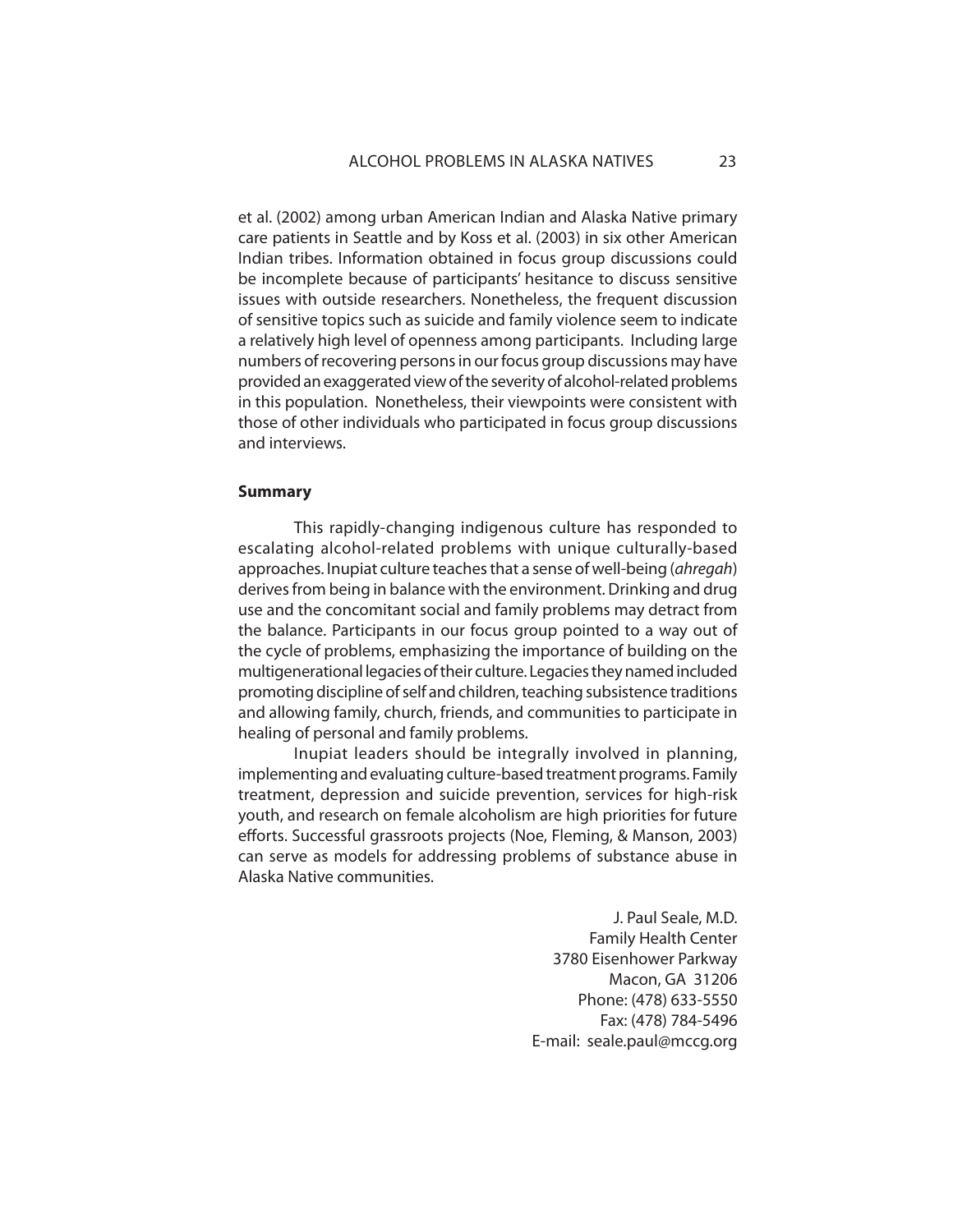#### 24 VOLUME 13, NUMBER 1

#### **References**

- Alaska Federation of Natives. (1989). The AFN report on the status of Alaska Natives: A call for action. Anchorage: Alaska Federation of Natives.
- Alaska Natives Commission. (1994). Final report volume I. Joint Federal– State Commission on Policies and Programs Affecting Alaska Natives. Alaska: Alaska Federation of Natives.
- Albrecht, C. E. (1981). Alcohol abuse in rural Alaska. 1980 study—Bethel, Alaska. Alaska: State Office of Alcoholism.
- Anchorage Daily News. (1989). A people in peril. Anchorage: Anchorage Daily News.
- Beals J., Novins, D. K., Whitesell, N. R., Spicer, P., Mitchell, C. M., & Manson, S. M. (2005). Prevalence of mental disorders and utilization of mental health services in two American Indian reservation populations: Mental health disparities in a national context. American Journal of Psychiatry, 162(9), 1723-1732.
- Berman, M., Hull, T., & May, P. (2000). Alcohol control and injury death in Alaska native communities: Wet, damp and dry under Alaska's local option law. Journal of Studies on Alcohol, 61(2), 311-9.
- Booker, J. M., & Hellekson, C. J. (1992). Prevalence of seasonal affective disorder in Alaska. American Journal of Psychiatry, 149, 1176-82.
- Borowsky, I. W., Resnick, M. D., Ireland, M., & Blum, R. W. (1999). Suicide attempts among American Indian and Alaska Native youth: Risk and protective factors. Archives of Pediatrics & Adolescent Medicine, 153(6), 573-580.
- Brave Heart, M. Y. H., & DeBruyn, L. M. (1998). The American Indian Holocaust: Healing historical unresolved grief. American Indian and Alaska Native Mental Health Research, 8(2), 56-78.
- Brems, C. (1996). Substance use, mental health, and health in Alaska: Emphasis on Alaska Native peoples. Arctic Medical Research, 55(3), 135-147.
- Cameron, L. A. (1999). Understanding alcohol abuse in American Indian/ Alaskan Native youth. Pediatric Nursing, 23(3), 297-300.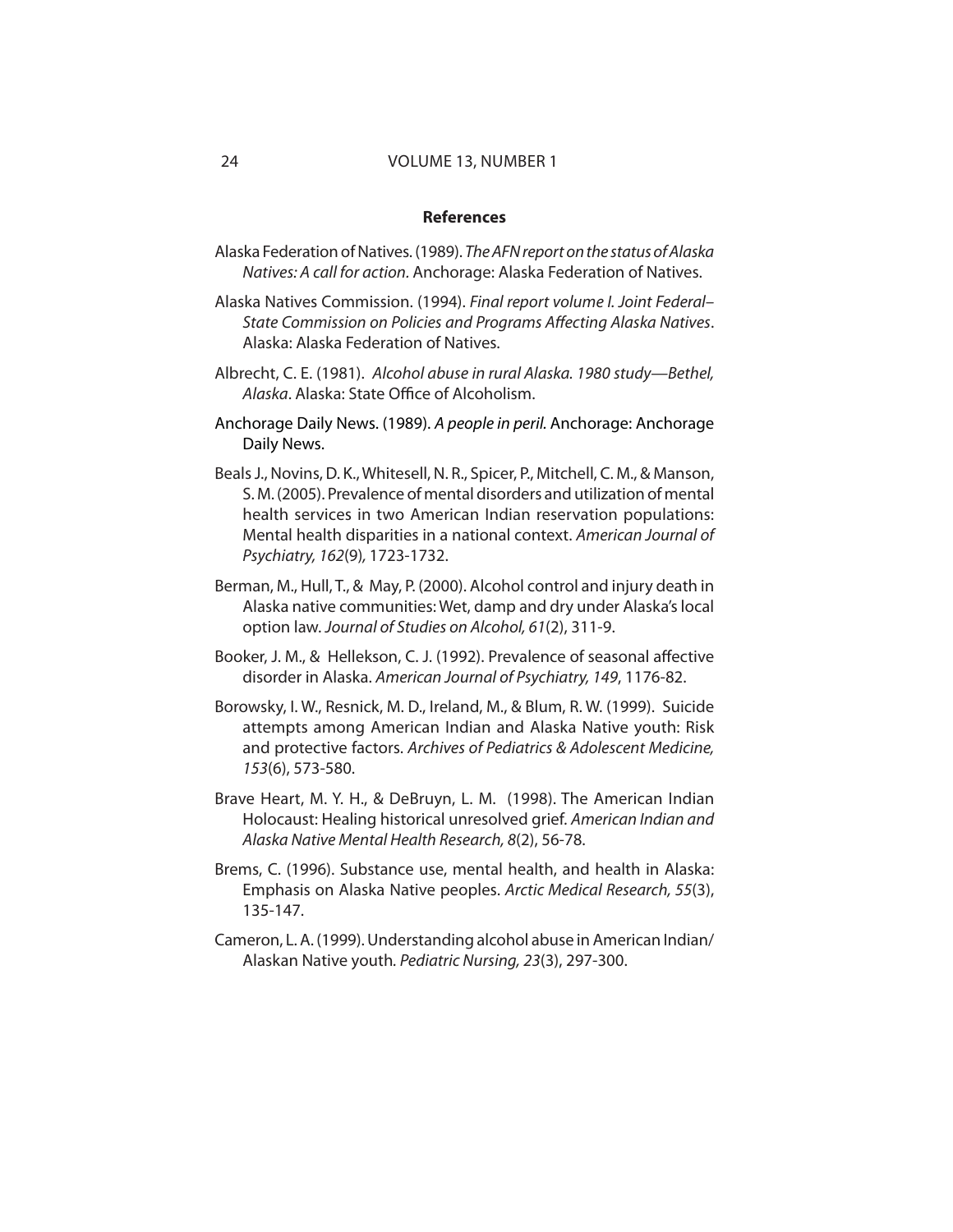- Center for Substance Abuse Prevention. (2002, November 22). American Indians/Alaska Natives and substance abuse. Prevention Alert, 5(16), 1. Retrieved April 9, 2005 from [http://ncadi.samhsa.gov/govpubs/](http://ncadi.samhsa.gov/govpubs/prevalert/v5/10.aspx) [prevalert/v5/10.aspx](http://ncadi.samhsa.gov/govpubs/prevalert/v5/10.aspx)
- Denny, C. H., Holtzman, D., & Cobb, N. (2003). Surveillance for health behaviors of American Indians and Alaska Natives: Findings from the Behavioral Risk Factor Surveillance System, 1997-2000. Morbidity and Mortality Weekly Report Surveillance Summaries, 52(SS-7), 1-13.
- Duran, E., & Duran B. (1995). Native American postcolonial psychology. Albany, NY: State University of New York Press.
- Fisher, P. A., & Ball, T. J. (2003). Tribal participatory research: Mechanisms of a collaborative model, American Journal of Community Psychology, 32, 207-216.
- Frank, J. W., Moore, R. S., & Ames, G. M. (2000). Historical and cultural roots of drinking problems among American Indians. American Journal of Public Health, 90(3), 344-51.
- Gallup Organization (Kroliczak, A., Chattopadhyay, M., & Larsen, M. D.). (1998). Executive Summary: Technical Report. Alaska Adult Household Telephone Survey. Statewide and Substate Planning Regions. In Alaska Department of Health and Social Services (1999, December), A summary of recent findings regarding substance abuse in Alaska (pp. 7-14). Alaska: Department of Health and Social Services, Division of Alcoholism and Drug Abuse.
- Gray, N., & Nye, P. S. (2001). American Indian and Alaska Native substance abuse: Co-morbidity and cultural issues. American Indian and Alaska Native Mental Health Research, 10(2), 67-84.
- Gudmundsdottir, E., & Tomasson, K. (1996). Alcohol abuse and mental distress of psychiatric and neurologic patients. Nordic Journal of Psychiatry, 50(2), 153-159.
- Guevara-Arnal, L., Zapata, L., Kaplan, M., Vargas-Vorackova, F., Marquez, M., Galindo, R., et.al. (1995). Hazardous alcohol consumption among Mexican inpatients: A multicenter study. American Journal on Addictions, 4(2), 170-176.
- Haggarty, J. M., Cernovsky, Z., Husni, M., Minor, K., Kermeen, P., & Merskey, H. (2002). Seasonal affective disorder in an Arctic community. Acta Psychiatrica Scandinavica, 105(5), 378-384.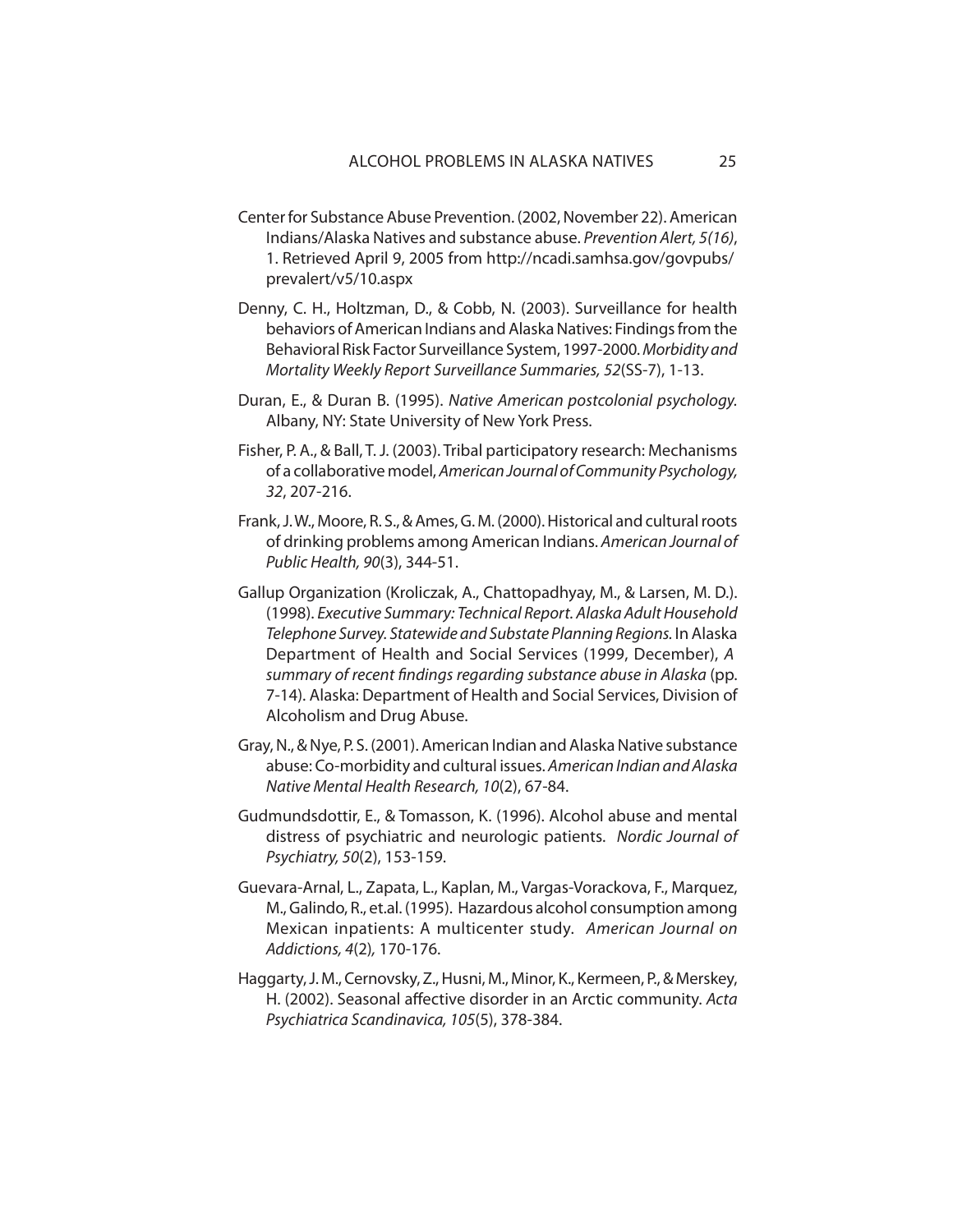- Hazel, K. L., & Mohatt, G. V. (2001). Cultural and spiritual coping in sobriety: Informing substance abuse prevention for Alaska native communities. Journal of Community Psychology, 29(5), 541-562.
- Herman-Stahl, M., Spencer, D. L., & Duncan, J. E. (2003). The implications of cultural orientation for substance use among American Indians. American Indian and Alaska Native Mental Health Research, 11(1), 46-66.
- Hild, C. M. (1981). A community's approach to solving its major health problem. In B. Harvald & J. P. Harthansen (Eds.), Circumpolar health: Proceedings of 5<sup>th</sup> International Symposium on Circumpolar Health: Vol. 81 (pp. 502-505). Oulu, Finland: Nordic Council for Arctic Medical Research.
- Hild, C. M. (1987). Which way to turn? Inuit culture, alcohol, and change. Alaska Medicine, 29(3), 83-94.
- Holmila, M. (1995). Intoxication and hazardous use of alcohol: Results from the 1992 Finnish Drinking Habits Study. Addiction, 90(6), 785- 792.
- Hughes, D., & DuMont, K. (1993). Using focus groups to facilitate culturally anchored research. American Journal of Community Psychology, 21, 775-806.
- Kettl, P., & Bixler, E. O. (1993). Alcohol and suicide in Alaska Natives. American. Indian and Alaska Native Mental Health Research, 5(2), 34-45.
- Kettl, P. A. (1998). Alaska Native suicide: Lessons for elder suicide. International Psychogeriatrics, 10(2), 205-211.
- Koss, M. P., Yuan, N. P., Dightman, D., Prince, R. J., Polacca, M., Sanderson, B., et al. (2003). Adverse childhood exposures and alcohol dependence among seven Native American tribes. American Journal of Preventive Medicine, 25(3), 238-244.
- Landen M. G., Beller M., Funk, E., Propst, M., Middaugh, J., & Moolenaar, R. L. (1997). Alcohol-related injury death and alcohol availability in remote Alaska. JAMA: The Journal of the American Medical Association, 278(21), 1755-1758.
- Leighton, A. H., & Hughes, C. C. (1955). Notes on Eskimo patterns of suicide. Southwestern Journal of Anthropology, 11(4), 327-38.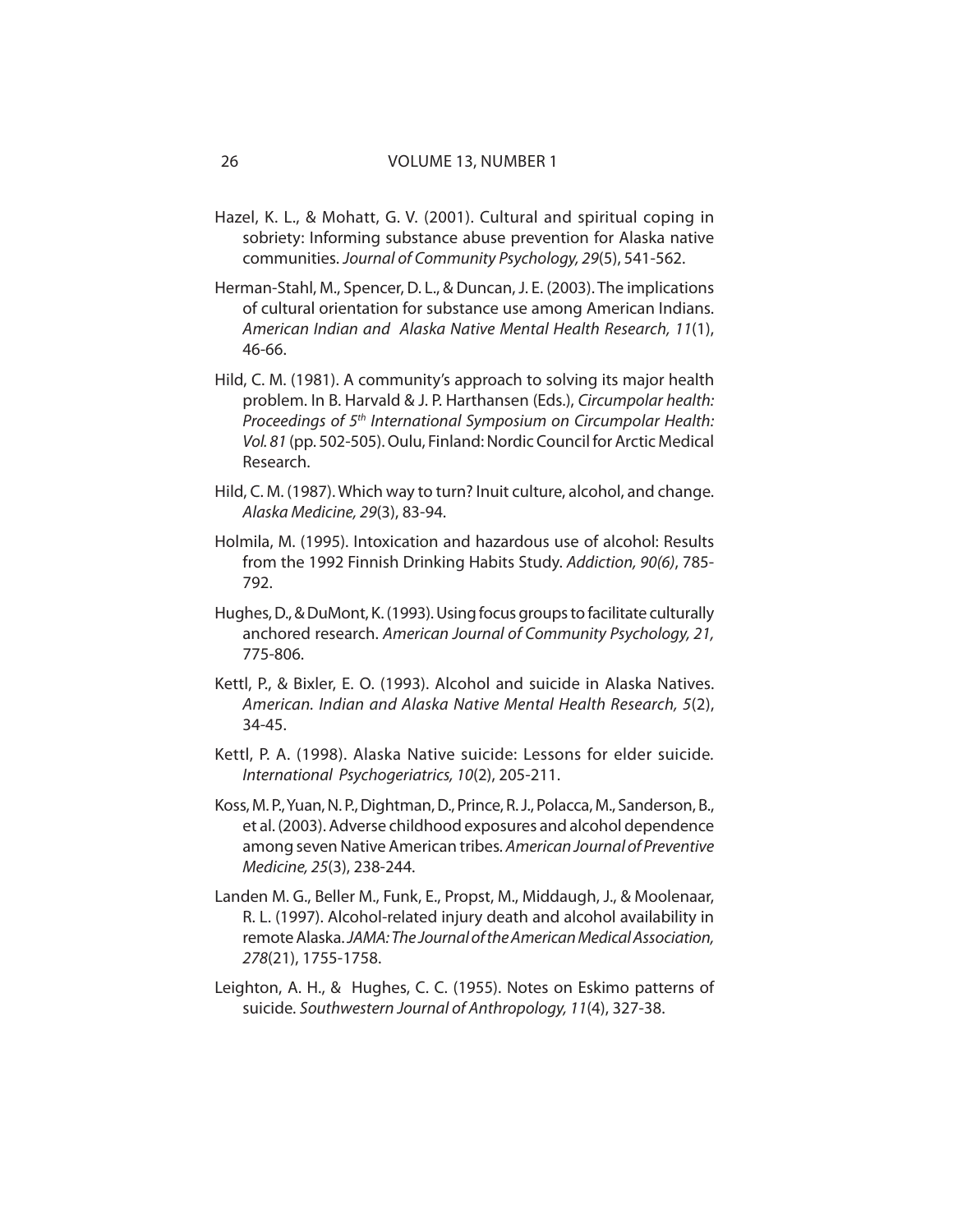- Long, J. C., Knowler, W. C., Hanson, R. L., Robin, R. W., Urbanek, M., Moore, E., et.al. (1998). Evidence for genetic linkage to alcohol dependence on chromosomes 4 and 11 from an autosome-wide scan in an American Indian population. American Journal of Medical Genetics, 81(3), 216-221.
- Marshall, D., & Soule, S. (1998). Accidental deaths and suicides among Alaska Natives, 1979-1994. International Journal of Circumpolar Health, 57(Suppl 1), 497-502.
- May, P. A. (1996). Overview of alcohol abuse epidemiology for American Indian populations. In G.D. Sandefur, R.R. Rindfuss, & B. Cohen (Eds.), Changing numbers, changing needs: American Indian demography and public health (pp. 235-261). Washington, D.C.: National Academy Press.
- Miller, L., Tolliver, R., Druschel, C., Fox, D., Schoellhorn, J., Podvin, D., et al. (2002). Fetal Alcohol Syndrome-Alaska, Arizona, Colorado and New York, 1995-1997. Morbidity and Mortality Weekly Report 51(20), 433-435.
- Mills, P. A. (2003). Incorporating Yup'ik and Cup'ik Eskimo traditions into behavioral health treatment. Journal of Psychoactive Drugs, 35, 85-88.
- Misfeldt, M., & Senderovitz, F. (1989). Suicide in Greenland. Arctic Medical Research, 48(3), 122-123.
- Mitchell, C. M., Novins, D. K., & Holmes, T. (1999). Marijuana use among American Indian adolescents: A growth curve analysis from ages 14 through 20. Journal of the American Academy of Child & Adolescent Psychiatry, 38, 72-78.
- Mohatt, G. V., Rasmus, S. M., Thomas, L., Allen, J., Hazel, K., & Hensel, C. (2004, November 17). "Tied together like a woven hat:" Protective pathways to Alaska native sobriety. Harm Reduction Journal. Retrieved December 13, 2005, from [http://www.harmreductionjournal.com/](http://www.harmreductionjournal.com/content/1/1/10) [content/1/1/10](http://www.harmreductionjournal.com/content/1/1/10)
- Mohatt, G. V., Hazel, K. L., Allen, J., Stachelrodt, M., Hensel, C., & Fath, R. (2004). Unheard Alaska: Culturally anchored participatory action research on sobriety with Alaska Natives. American Journal of Community Psychology, 33, 263-273.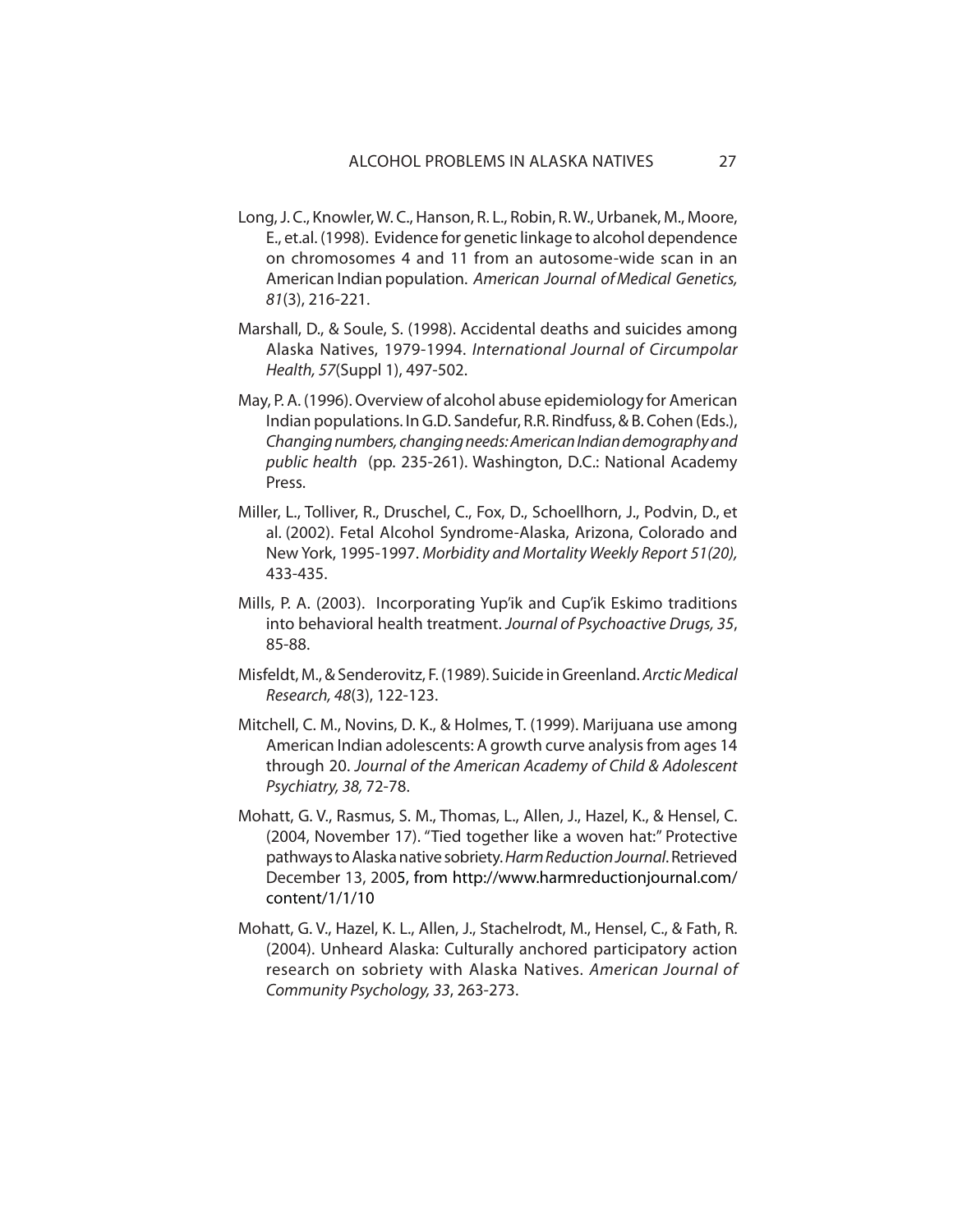- Noe, T., Fleming, C., & Manson, S. (2003). Healthy nations: Reducing substance abuse in American Indian and Alaska Native communities. Journal of Psychoactive Drugs, 35(1), 15-25.
- O'Connell, J. M., Novins, D. K., Beals, J., Spicer, P., & AI-SUPERPFP Team. (2005). Disparities in patterns of alcohol use among reservationbased and geographically dispersed American Indian populations. Alcoholism: Clinical and Experimental Research 29(1), 107-116.
- Oetzel, J., & Duran, B. (2004). Intimate partner violence in American Indian and/or Alaska Native communities: A social ecological framework of determinants and interventions. American Indian and Alaska Native Mental Health Research, 11(3), 49-68.
- Oversight hearing on alcohol and law enforcement in Alaska. Before the Senate Committee on Indian Affairs, 106th Congress. (October 4, 2000). (Testimony of Julie Kitka). [Internet]. Retrieved May 4, 2005 from [http://indian.senate.gov/2000hrgs/alea\\_1004/kit](http://indian.senate.gov/2000hrgs/alea_1004/kitka.pdf)ka.pdf
- Potthoff, S. J., Bearinger, L. H., Skay, C. L., Cassuto, N., Blum, R. W., & Resnick, M. D. (1998, February). Dimensions of risk behaviors among American Indian youth. Archives of Pediatrics & Adolescent Medicine, 152(2), 157-63.
- Reimer, C. (1999). Counseling the Inupiat Eskimo. Greenwood, CT: Greenwood Press.
- Reimer, C. (2002). The relationship of suicide, alcohol abuse, and spirituality among the Inupiat. Workshop presented at the meeting of Healing our Spirit Worldwide, Albuquerque, NM.
- Rigmaiden, R., Pistorello, J., Johnson, J., Mar, D., & Veach, T. (1995). Addiction medicine in ambulatory care: Prevalence patterns in internal medicine. Substance Abuse, 16, 49-57.
- Robin, R., Long, J. C., Rasmmussen, J. K., Albaugh, B., & Goldman, D. (1998). Relationship of binge drinking to alcohol dependence, other psychiatric disorders, and behavioral problems in an American Indian tribe. Alcoholism, Clinical & Experimental Research, 22(2), 518-523.
- Saunders, J. B., Aasland, O. G., Babor, T. F., de la Fuente, J. R., & Grant, M. (1993). Development of the Alcohol Use Disorders Identification Test (AUDIT): WHO collaborative project on early detection of persons with harmful alcohol consumption – II. Addiction, 88(6), 791-804.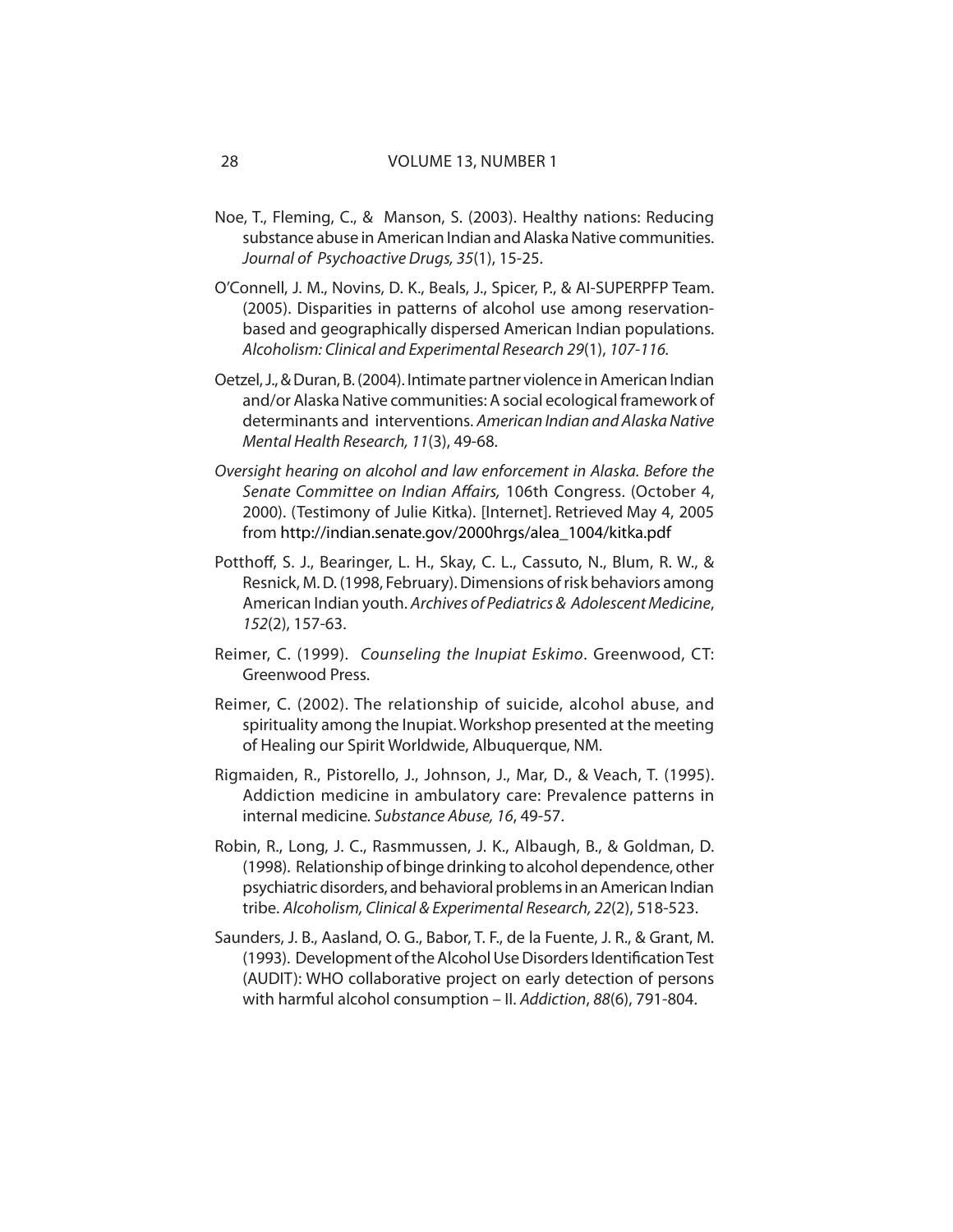- Schmidt, A., Barry, K. L., & Fleming, M. F. (1995). Detection of problem drinkers: The Alcohol Use Disorders Identification Test (AUDIT). Southern Medical Journal, 88(1), 52-59.
- Seale, J. P., Seale, J. D., Alvarado, M., Vogel, R. L., & Terry, N. E. (2002). Prevalence of problem drinking in a Venezuelan Native American population. Alcohol and Alcoholism, 37(2), 198-204.
- Seale, J. P., Shellenberger, S., Rodriquez, C., Seale, J. D., & Alvarado, M. (2002). Alcohol use and cultural change in an indigenous population: A case study from Venezuela. Alcohol and Alcoholism, 37(6), 603-8.
- Seale J. P., Martinez-Leal R., & Girton, F. (2003, September). Problem drinking in an urban South American indigenous population. Paper presented at the 36<sup>th</sup> Society of Teachers of Family Medicine Spring Conference, Atlanta, GA.
- Segal, B. (1983). Alcohol and alcoholism in Alaska: Research in a multicultural and transitional society. International Journal of the Addictions, 18(3), 379-392.
- Segal, B. (1991). Adolescent initiation into drug-taking behavior: Comparisons over a five-year interval. International Journal of the Addictions, 26(3), 267-279.
- Segal, B. (1999). Alaska Natives combating substance abuse and related violence through self-healing. Anchorage, AK: Center for Alcohol and Addictions Studies, University of Alaska.
- Segal, B., & Hesselbrock, V. (1997). Drinking practices and personality traits among Alaska Natives in treatment for alcoholism. Poster session presented at the annual meeting of the Research Society on Alcoholism, San Francisco, CA.
- Sher, L. (2004). Alcoholism and seasonal affective disorder. Comprehensive Psychiatry, 45(1), 51-56.
- Shore, J., Manson, S. M., & Buchwald, D. (2002). Screening for alcohol abuse among urban Native Americans in a primary care setting. Psychiatric Serices, 53(6), 757-760.
- Silverman, K., & Schonberg, S. K. (2001). Adolescent children of drugabusing parents. Adolescent Medicine, 12(3), 485-491.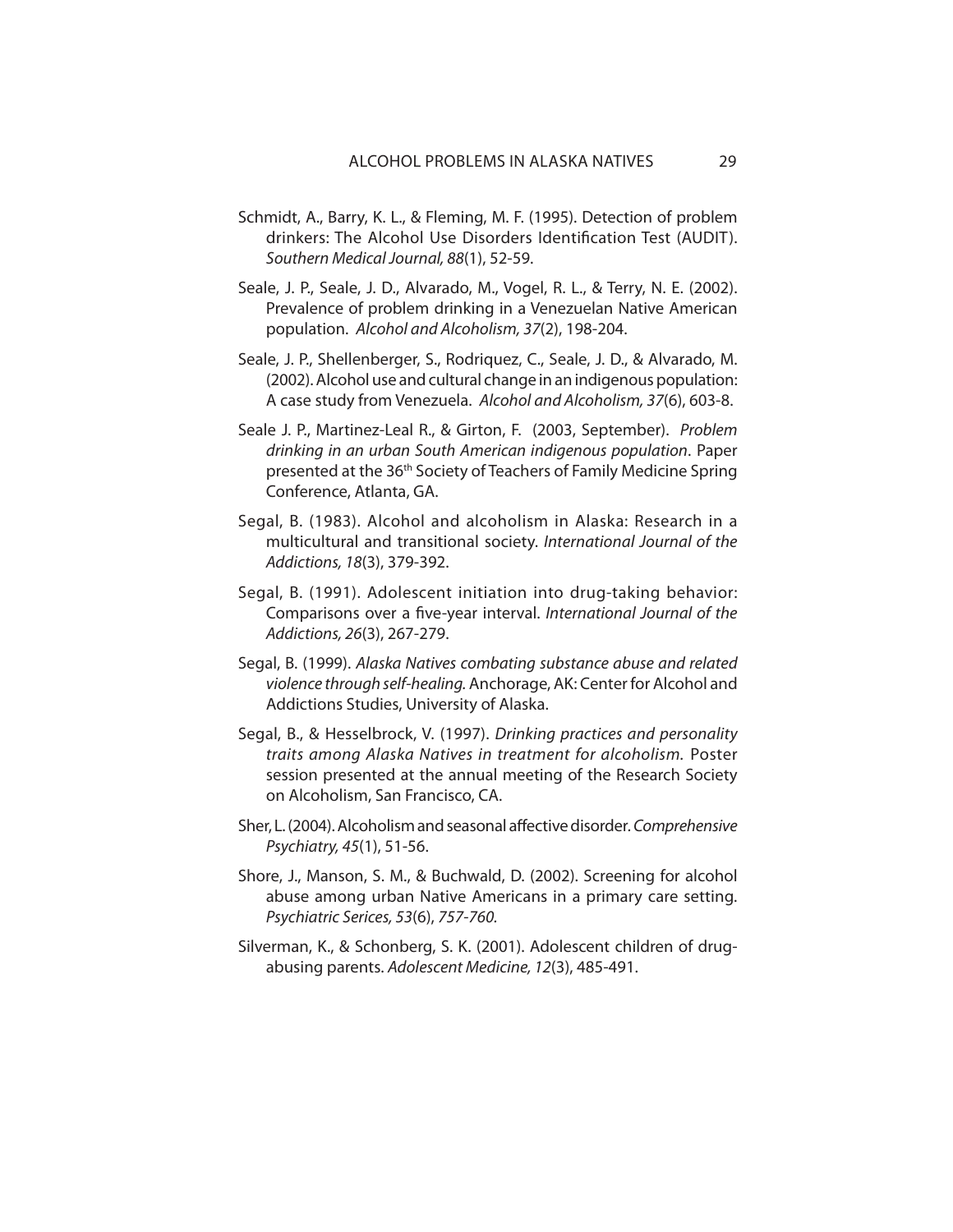#### 30 VOLUME 13, NUMBER 1

- Spicer, P., Beals, J., Croy, C. D., Mitchell, C. M., Novins, D. K., Moore, L., et al. (2003). The prevalence of DSM-III-R alcohol dependence in two American Indian populations. Alcohol: Clinical and Experimental Research, 27(11), 1785-1797.
- Stillner, V., Kraus, R. F., Leukefeld, C. G., & Hardenbergh, D. (1999). Drug use in very rural Alaska villages. Substance Use & Misuse, 34(4-5), 579-93.
- Thorslund, J. (1990). Inuit suicides in Greenland. Arctic Medical Research, 49(1), 25-33.
- U.S. Department of Health and Human Services. Indian Health Service. Alaska Division of Planning, Evaluation and Health Statistics. (2001). Alaska Native Mortality 1980-1998. [Internet]. Retrieved September 21, 2005 from http://www.ihs.gov/FacilitiesServices/AreaOffices/ [Alaska/dpehs/pdf/mortality-98-report.pdf](http://www.ihs.gov/FacilitiesServices/AreaOffices/Alaska/dpehs/pdf/mortality-98-report.pdf)
- U.S. Department of Health and Human Services. (2001) Mental health: Culture, race and ethnicity. Supplement to Mental health: A report of the Surgeon General. Rockville, MD: U.S. Public Health Service.
- Varkevisser, C. M. (1991). Module 10C: Focus group discussion. In C.M. Varkevisser, I. Pathmanathan, & A. Brownlee (Eds.), Designing and conducting health system research projects, part I: Proposal, development and fieldwork (pp. 171-184). Ottowa: International Development Research Center.
- Wall, T. L., Garcia-Andrade, C., Thomasson, H. R., Cole, M., & Ehlers, C. L. (1996). Alcohol elimination in Native American Mission Indians: An investigation of interindividual variation. Alcoholism, Clinical & Experimental Research, 20(7), 1159-1164.
- Weisner, T. S., Weibel-Orlando, J.C., & Long, J. (1984). "Serious drinking," "White man's drinking," and "teetotaling": Drinking levels and styles in an urban American Indian population. Journal of Studies on Alcohol, 45(3), 237-50.
- Westermeyer, J. J., & Baker, J. M. (1986). Alcoholism and the American Indian. In N. J. Estes & M. E. Heinemann (Eds.), Alcoholism: Development, consequences and interventions, 3<sup>rd</sup> edition (pp.173-282). St. Louis, Missouri: Mosby.
- Whitbeck, L. B., Adams, G. W., Hoyt, D. R. & Chen, X. (2004). Conceptualizing and measuring historical trauma among American Indian people. American Journal of Community Psychology, 33, 119-130.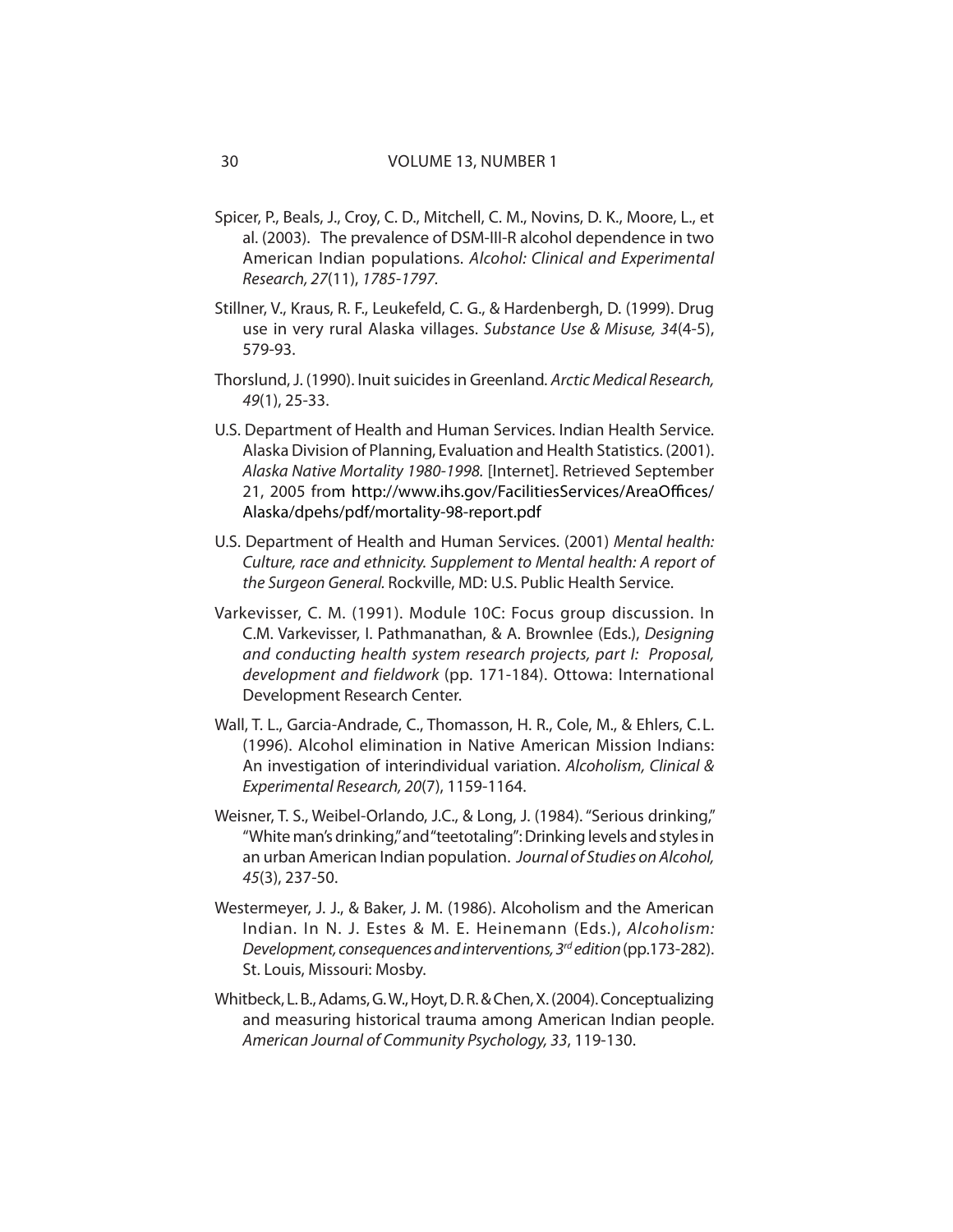- Whitbeck, L. B., Chen, X., Hoyt, D. R. & Adams, G. W. (2004). Discrimination, historical loss and enculturation: Culturally specific risk and resiliency factors for alcohol abuse among American Indians. Journal of Studies on Alcohol, 65, 409-418.
- Whitbeck, L. B., McMorris, B. J., Hoyt, D. R., Stubben, J. D., & LaFromboise, T. (2002). Perceived discrimination, traditional practices, and depressive symptoms among American Indians in the Upper Midwest. Journal of Health and Social Behavior, 43(4), 400-418.
- Zebrowski, P. L., & Gregory, R. J. (1996). Inhalant use patterns among Eskimo school children in western Alaska. Journal of Addictive Diseases, 15(3), 67-77.

## **Acknowledgements and Authors' Notes**

We would like to thank the staff of the Maniilaq Recovery Center and the Maniilaq Health Center and the individuals from this community for the trust they demonstrated by participating in the project.

This project was supported in part by U.S. Department of Health and Human Services grants #1D45PE50190-01 and #5D12HP00159-02.